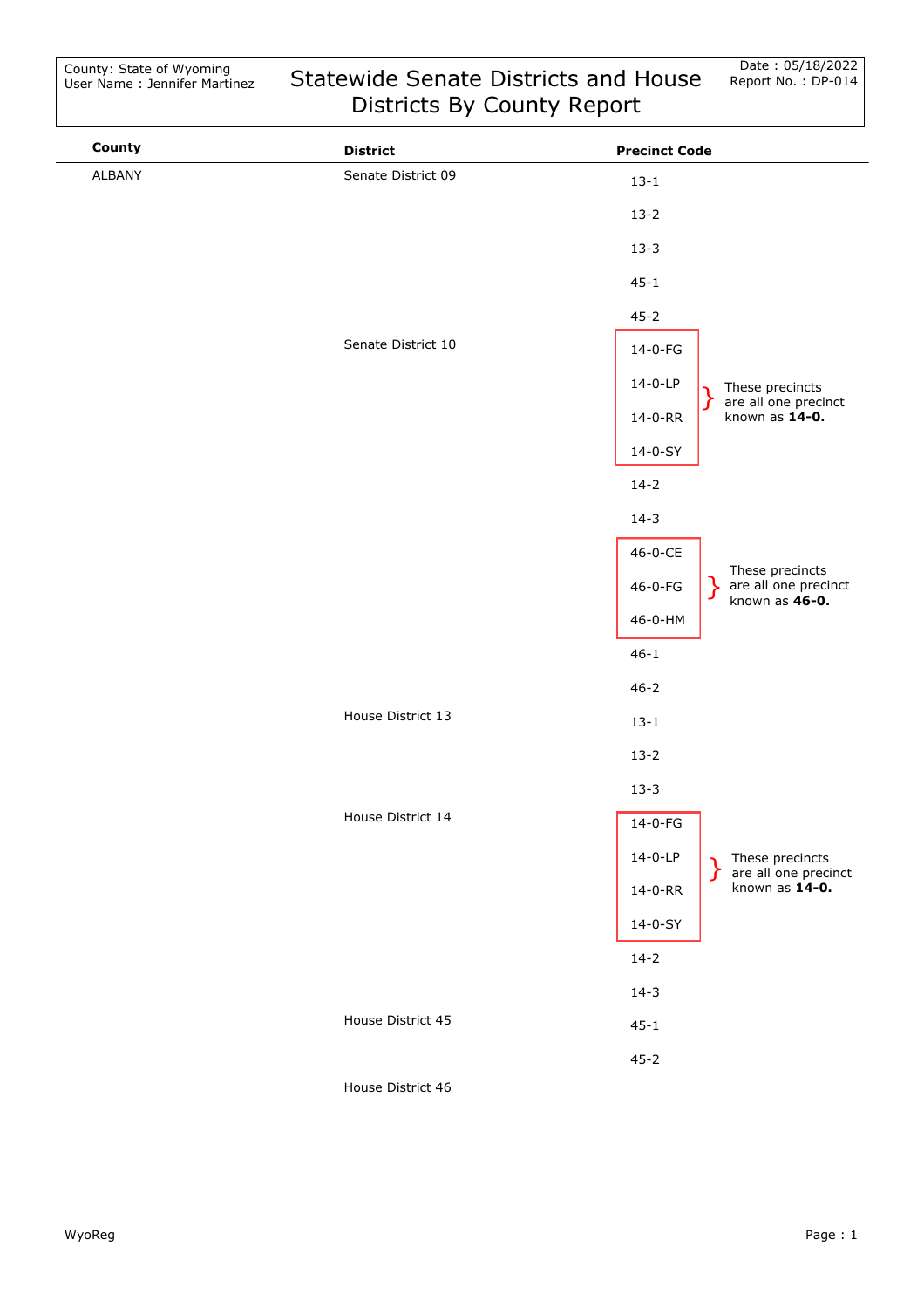| County          | <b>District</b>    | <b>Precinct Code</b>                                                                        |
|-----------------|--------------------|---------------------------------------------------------------------------------------------|
| ALBANY          | House District 46  | $46 - 0 - CE$                                                                               |
|                 |                    | These precincts<br>are all one precinct<br>known as <b>46-0.</b><br>46-0-FG<br><sup>}</sup> |
|                 |                    | 46-0-HM                                                                                     |
|                 |                    | $46 - 1$                                                                                    |
|                 |                    | $46 - 2$                                                                                    |
| <b>BIG HORN</b> | Senate District 19 | $05 - 01$                                                                                   |
|                 |                    | $11 - 01$                                                                                   |
|                 |                    | $16 - 01$                                                                                   |
|                 |                    | $20 - 01$                                                                                   |
|                 |                    | $22 - 01$                                                                                   |
|                 |                    | $23 - 01$                                                                                   |
|                 |                    | $25 - 01$                                                                                   |
|                 |                    | $26 - 01$                                                                                   |
|                 | Senate District 20 | $01 - 01$                                                                                   |
|                 |                    | $02 - 01$                                                                                   |
|                 |                    | $03 - 01$                                                                                   |
|                 |                    | $05 - 01$                                                                                   |
|                 |                    | $06 - 01$                                                                                   |
|                 |                    | $08 - 01$                                                                                   |
|                 |                    | $11 - 01$                                                                                   |
|                 | House District 26  | $05 - 01$                                                                                   |
|                 |                    | $11 - 01$                                                                                   |
|                 |                    | $16 - 01$                                                                                   |
|                 |                    | $20 - 01$                                                                                   |
|                 |                    | $22 - 01$                                                                                   |
|                 |                    | $23 - 01$                                                                                   |
|                 |                    | $25 - 01$                                                                                   |
|                 |                    | $26 - 01$                                                                                   |
|                 | House District 27  | $01 - 01$                                                                                   |
|                 |                    | $06 - 01$                                                                                   |
|                 |                    | $08 - 01$                                                                                   |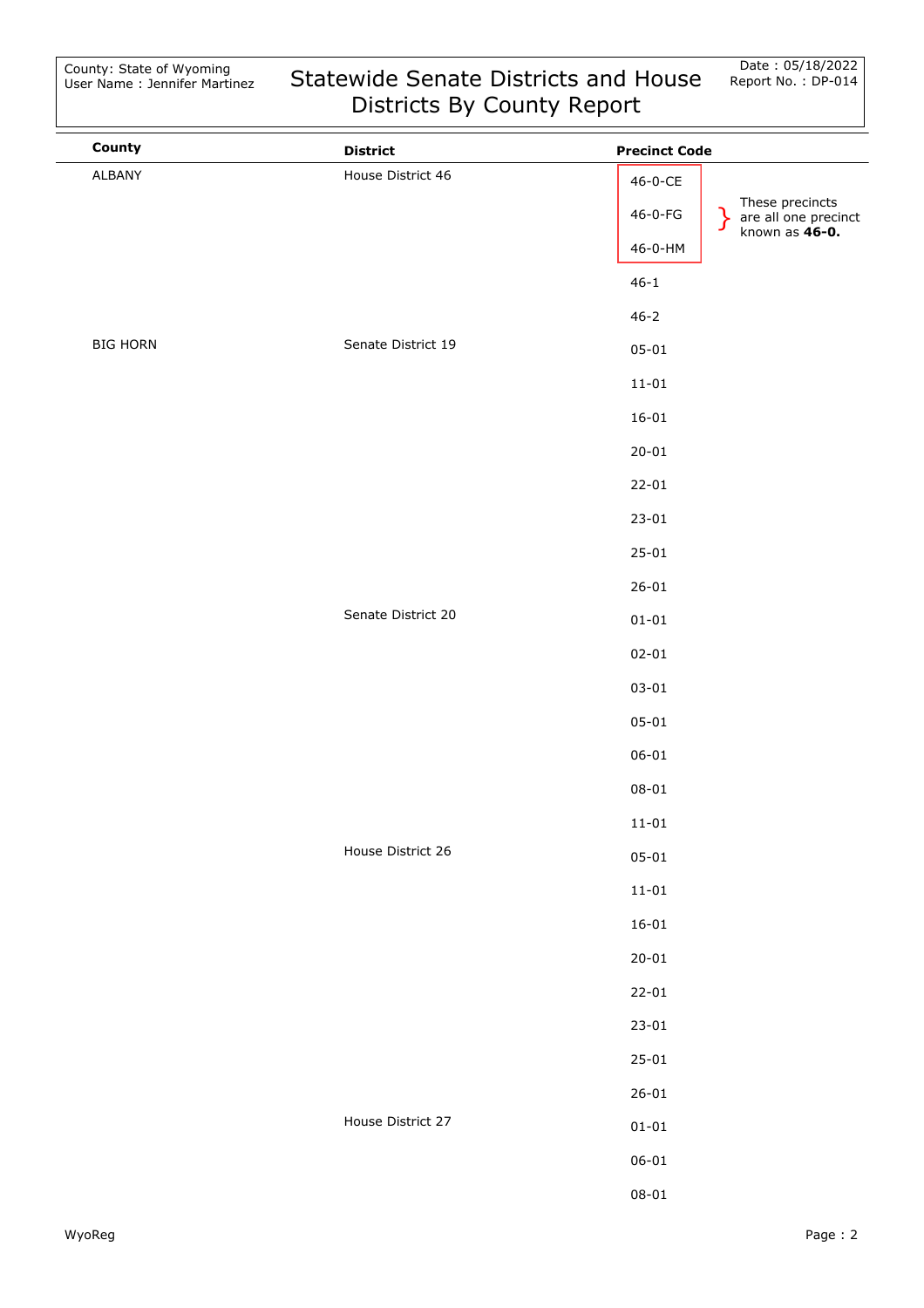| County          | <b>District</b>    | <b>Precinct Code</b> |
|-----------------|--------------------|----------------------|
| <b>BIG HORN</b> | House District 28  | $01 - 01$            |
|                 |                    | $02 - 01$            |
|                 |                    | $03 - 01$            |
|                 |                    | $05 - 01$            |
|                 |                    | $11 - 01$            |
| CAMPBELL        | Senate District 01 | $01 - 02$            |
|                 |                    | $01 - 12$            |
|                 |                    | $02 - 01$            |
|                 |                    | $04 - 01$            |
|                 |                    | $06 - 01$            |
|                 |                    | $07 - 01$            |
|                 |                    | $08 - 01$            |
|                 |                    | $18 - 01$            |
|                 |                    | $22 - 01$            |
|                 | Senate District 23 | $01 - 17$            |
|                 |                    | $01 - 18$            |
|                 |                    | $01 - 21$            |
|                 |                    | $01 - 22$            |
|                 |                    | $01 - 23$            |
|                 |                    | $01 - 24$            |
|                 |                    | $01 - 26$            |
|                 |                    | $01 - 27$            |
|                 |                    | $03 - 01$            |
|                 |                    | $13 - 01$            |
|                 |                    | $14 - 01$            |
|                 |                    | $14 - 02$            |
|                 |                    | $19 - 01$            |
|                 |                    | $23 - 01$            |
|                 |                    | $24 - 01$            |
|                 |                    | $26 - 01$            |
|                 |                    |                      |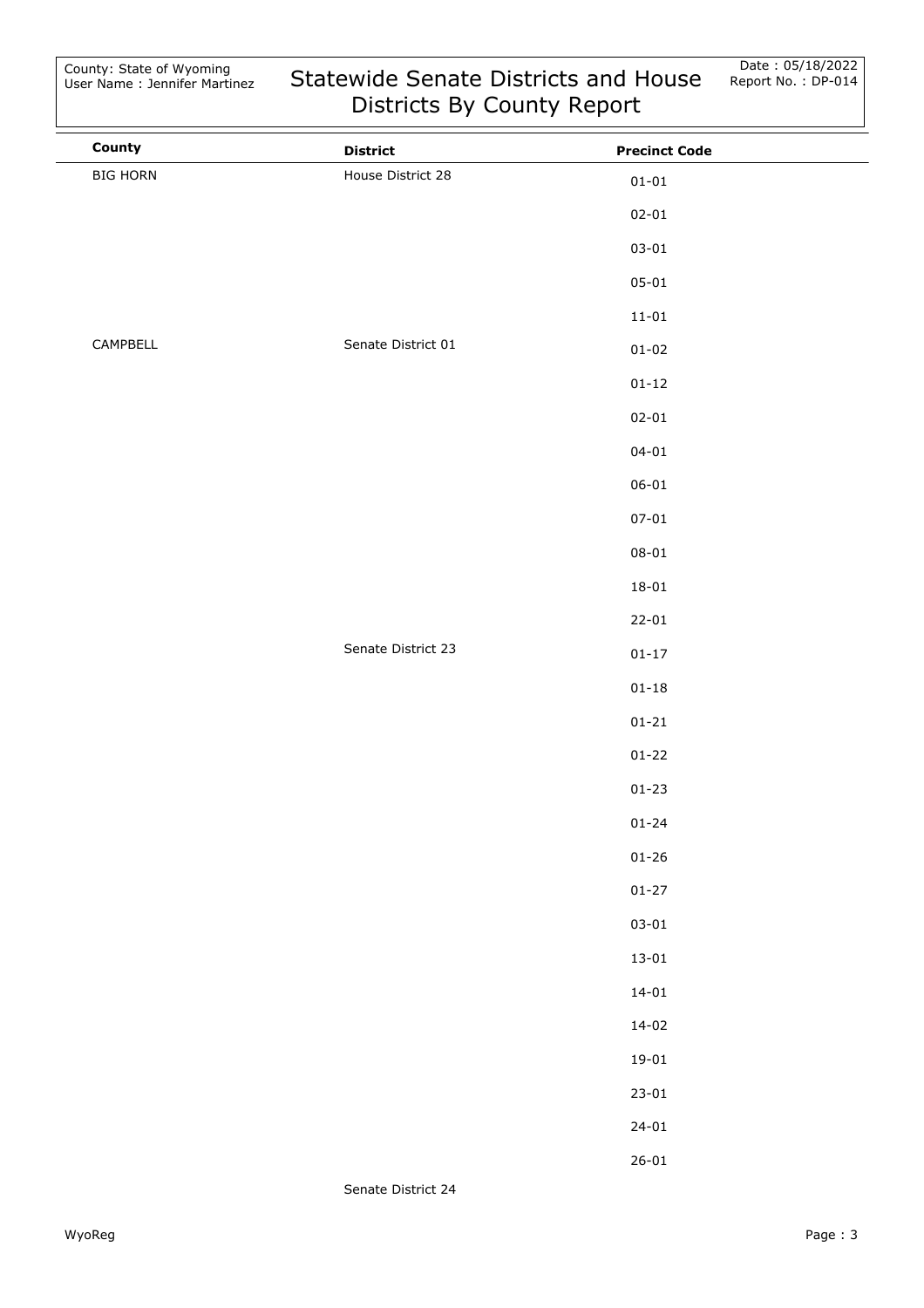| County   | <b>District</b>    | <b>Precinct Code</b> |  |
|----------|--------------------|----------------------|--|
| CAMPBELL | Senate District 24 | $01 - 01$            |  |
|          |                    | $01 - 03$            |  |
|          |                    | $01 - 05$            |  |
|          |                    | $01 - 07$            |  |
|          |                    | $01 - 09$            |  |
|          |                    | $01 - 14$            |  |
|          |                    | $01 - 15$            |  |
|          |                    | $01 - 16$            |  |
|          |                    | $01 - 19$            |  |
|          |                    | $01 - 20$            |  |
|          |                    | $01 - 25$            |  |
|          |                    | $09 - 01$            |  |
|          | House District 03  | $01 - 26$            |  |
|          |                    | $01 - 27$            |  |
|          |                    | $03 - 01$            |  |
|          |                    | $13 - 01$            |  |
|          |                    | $14 - 01$            |  |
|          |                    | $14 - 02$            |  |
|          |                    | $19 - 01$            |  |
|          |                    | $23 - 01$            |  |
|          |                    | $24 - 01$            |  |
|          | House District 31  | $01 - 17$            |  |
|          |                    | $01 - 18$            |  |
|          |                    | $01 - 21$            |  |
|          |                    | $01 - 22$            |  |
|          |                    | $01 - 23$            |  |
|          |                    | $01 - 24$            |  |
|          |                    | $26 - 01$            |  |
|          | House District 32  |                      |  |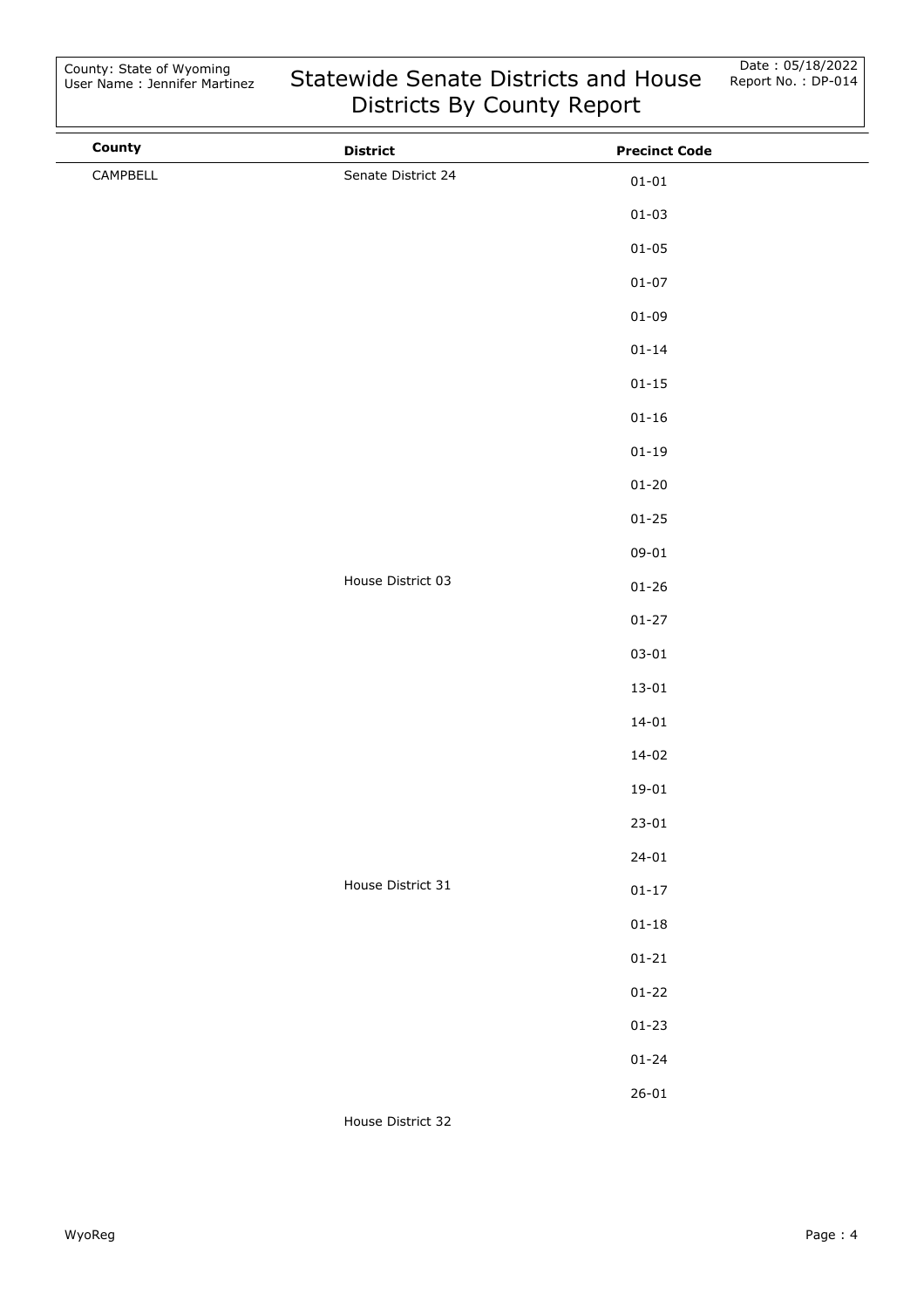| County   | <b>District</b>   | <b>Precinct Code</b> |  |
|----------|-------------------|----------------------|--|
| CAMPBELL | House District 32 | $01 - 14$            |  |
|          |                   | $01 - 15$            |  |
|          |                   | $01 - 16$            |  |
|          |                   | $01 - 19$            |  |
|          |                   | $01 - 20$            |  |
|          |                   | $01 - 25$            |  |
|          |                   | $09 - 01$            |  |
|          | House District 52 | $01 - 02$            |  |
|          |                   | $01 - 12$            |  |
|          |                   | $02 - 01$            |  |
|          |                   | $04 - 01$            |  |
|          |                   | $06 - 01$            |  |
|          |                   | $07 - 01$            |  |
|          |                   | $08 - 01$            |  |
|          |                   | $18 - 01$            |  |
|          |                   | $22 - 01$            |  |
|          | House District 53 | $01 - 01$            |  |
|          |                   | $01 - 03$            |  |
|          |                   | $01 - 05$            |  |
|          |                   | $01 - 07$            |  |
|          |                   | $01 - 09$            |  |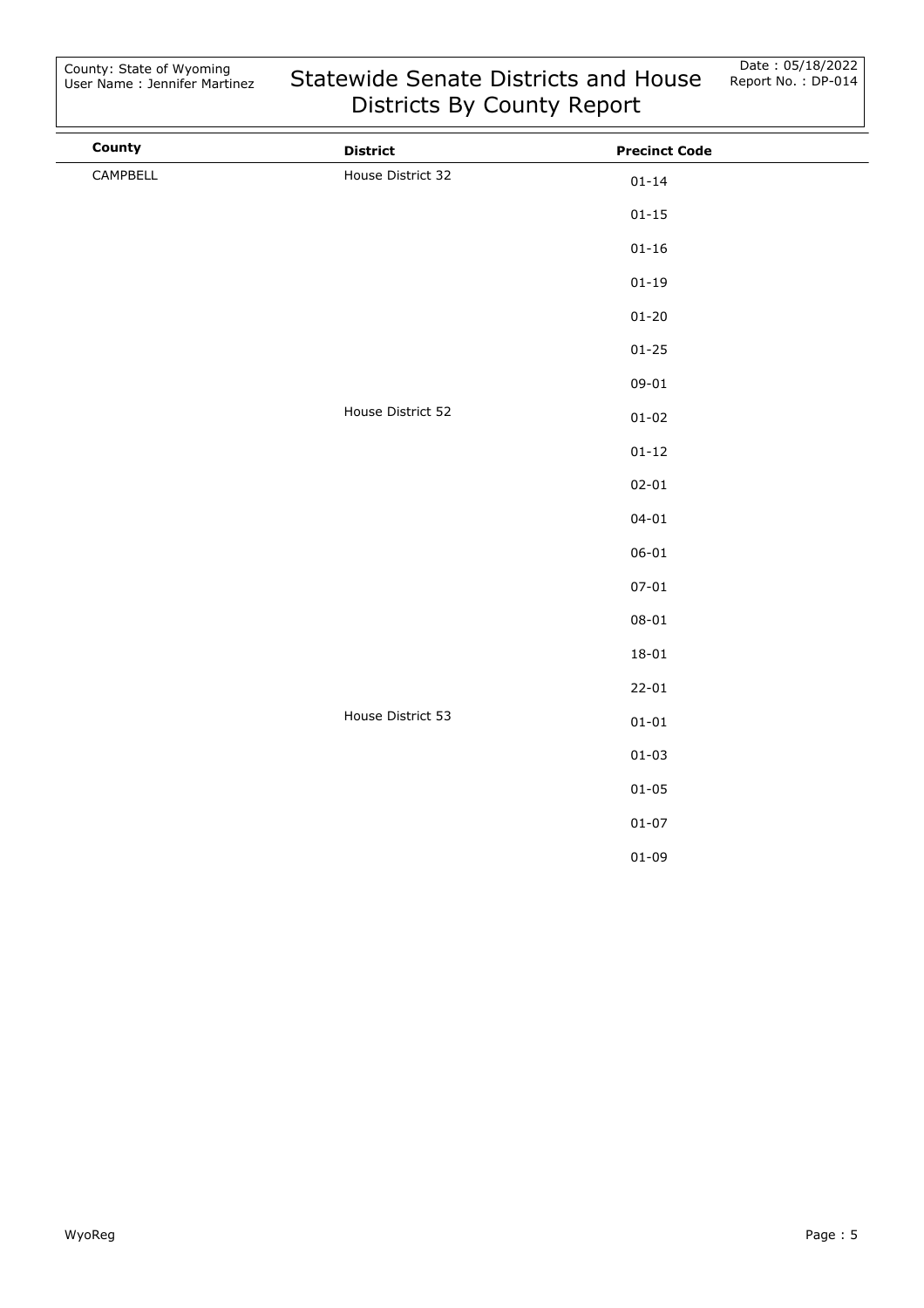| County | <b>District</b>    | <b>Precinct Code</b> |  |
|--------|--------------------|----------------------|--|
| CARBON | Senate District 11 | $01 - 01$            |  |
|        |                    | $01 - 02$            |  |
|        |                    | $02 - 01$            |  |
|        |                    | $02 - 02$            |  |
|        |                    | $03 - 01$            |  |
|        |                    | $03 - 02$            |  |
|        |                    | $04 - 01$            |  |
|        |                    | $05 - 01$            |  |
|        |                    | $06 - 01$            |  |
|        |                    | $07 - 01$            |  |
|        |                    | $08 - 01$            |  |
|        |                    | $09 - 01$            |  |
|        |                    | $10 - 01$            |  |
|        |                    | $11 - 01$            |  |
|        |                    | $11 - 02$            |  |
|        |                    | $12 - 01$            |  |
|        |                    | $13 - 01$            |  |
|        |                    | $14 - 01$            |  |
|        |                    | $15 - 01$            |  |
|        | House District 15  | $01 - 01$            |  |
|        |                    | $01 - 02$            |  |
|        |                    | $02 - 01$            |  |
|        |                    | $02 - 02$            |  |
|        |                    | $03 - 01$            |  |
|        |                    | $03 - 02$            |  |
|        |                    | $04 - 01$            |  |
|        |                    | $05 - 01$            |  |
|        | House District 47  |                      |  |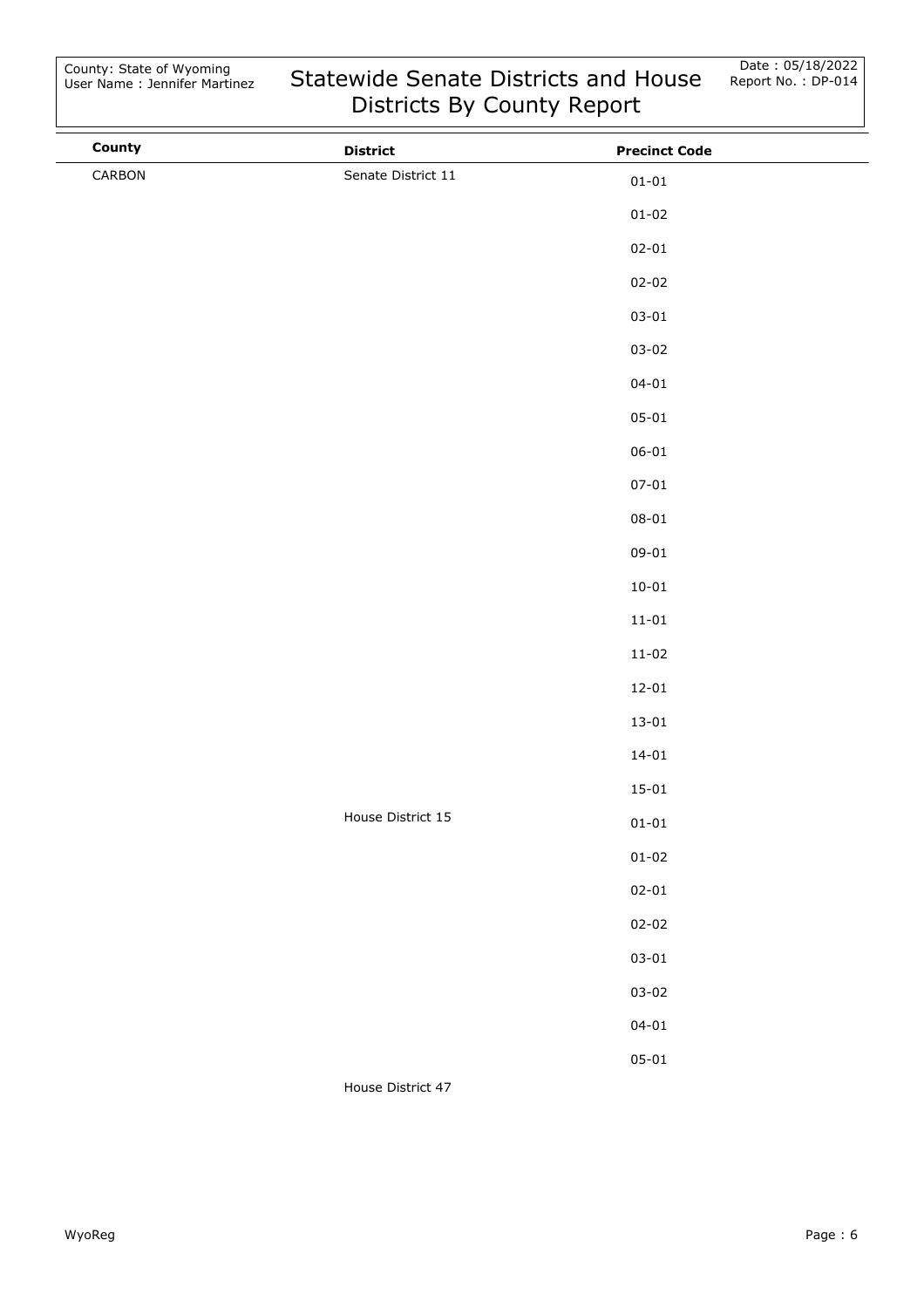| County   | <b>District</b>    | <b>Precinct Code</b> |  |
|----------|--------------------|----------------------|--|
| CARBON   | House District 47  | $06 - 01$            |  |
|          |                    | $07 - 01$            |  |
|          |                    | $08 - 01$            |  |
|          |                    | $09 - 01$            |  |
|          |                    | $10 - 01$            |  |
|          |                    | $11 - 01$            |  |
|          |                    | $11 - 02$            |  |
|          |                    | $12 - 01$            |  |
|          |                    | $13 - 01$            |  |
|          |                    | $14 - 01$            |  |
|          |                    | $15 - 01$            |  |
| CONVERSE | Senate District 02 | $01 - 01$            |  |
|          |                    | $02 - 02$            |  |
|          |                    | $03 - 01$            |  |
|          |                    | $04 - 04$            |  |
|          |                    | $06 - 06$            |  |
|          |                    | $07 - 07$            |  |
|          |                    | $08 - 08$            |  |
|          |                    | $09 - 01$            |  |
|          |                    | $09 - 02$            |  |
|          |                    | $10 - 10$            |  |
|          |                    | $11 - 11$            |  |
|          |                    | $13 - 13$            |  |
|          |                    | $20 - 20$            |  |
|          |                    | $23 - 1$             |  |
|          |                    | $23 - 2$             |  |
|          |                    | $23 - 3$             |  |
|          |                    | $23 - 4$             |  |
|          |                    | $23 - 5$             |  |
|          |                    | $23-6$               |  |

House District 06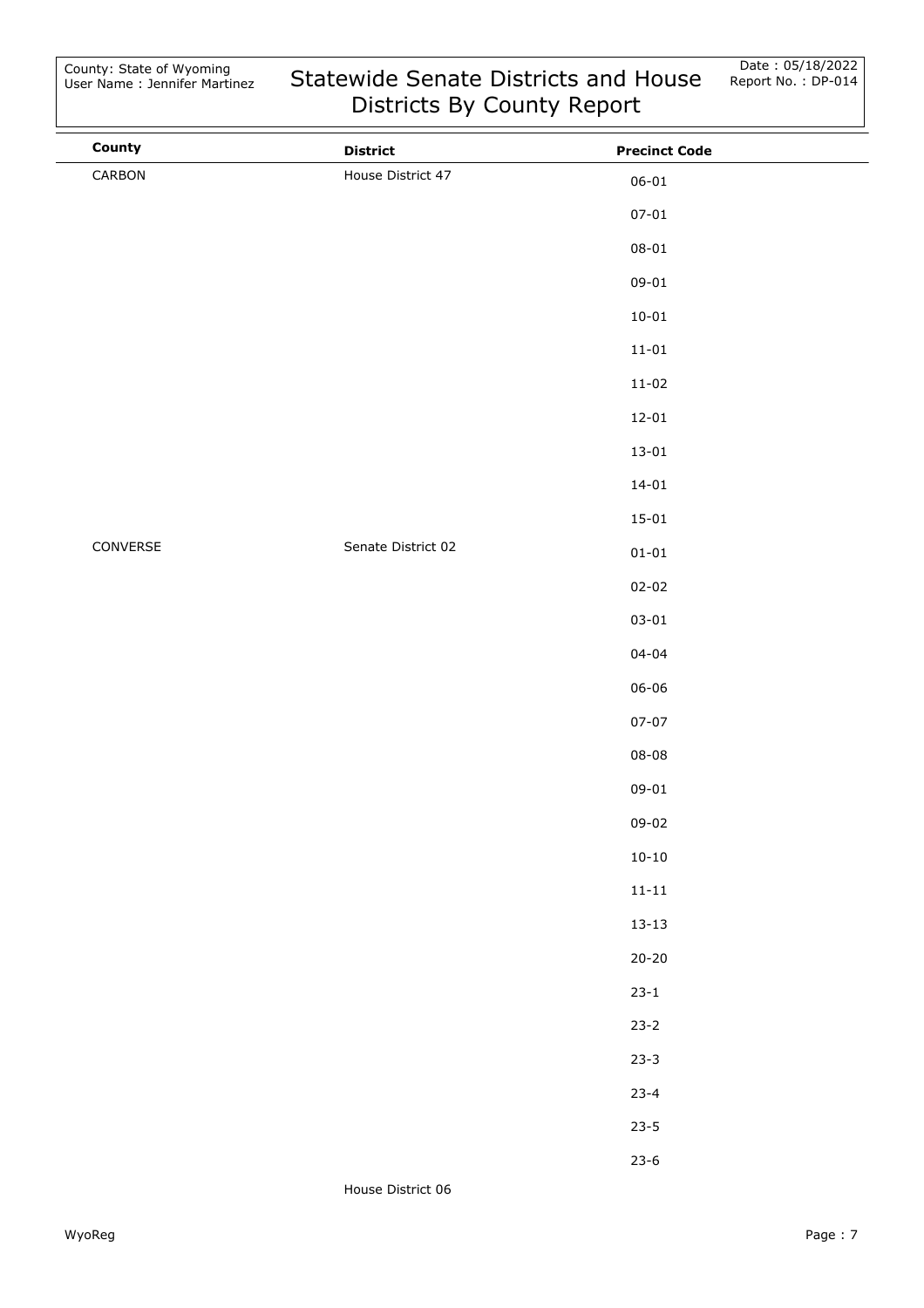| County   | <b>District</b>   | <b>Precinct Code</b> |  |
|----------|-------------------|----------------------|--|
| CONVERSE | House District 06 | $01 - 01$            |  |
|          |                   | $02 - 02$            |  |
|          |                   | $03 - 01$            |  |
|          |                   | $04 - 04$            |  |
|          |                   | $07 - 07$            |  |
|          |                   | $08 - 08$            |  |
|          |                   | $13 - 13$            |  |
|          |                   | $20 - 20$            |  |
|          |                   | $23 - 1$             |  |
|          |                   | $23 - 2$             |  |
|          |                   | $23 - 3$             |  |
|          |                   | $23 - 4$             |  |
|          |                   | $23 - 5$             |  |
|          |                   | $23 - 6$             |  |
|          | House District 62 | $06 - 06$            |  |
|          |                   | $09 - 01$            |  |
|          |                   | 09-02                |  |
|          |                   | $10 - 10$            |  |
|          |                   | $11 - 11$            |  |
|          |                   |                      |  |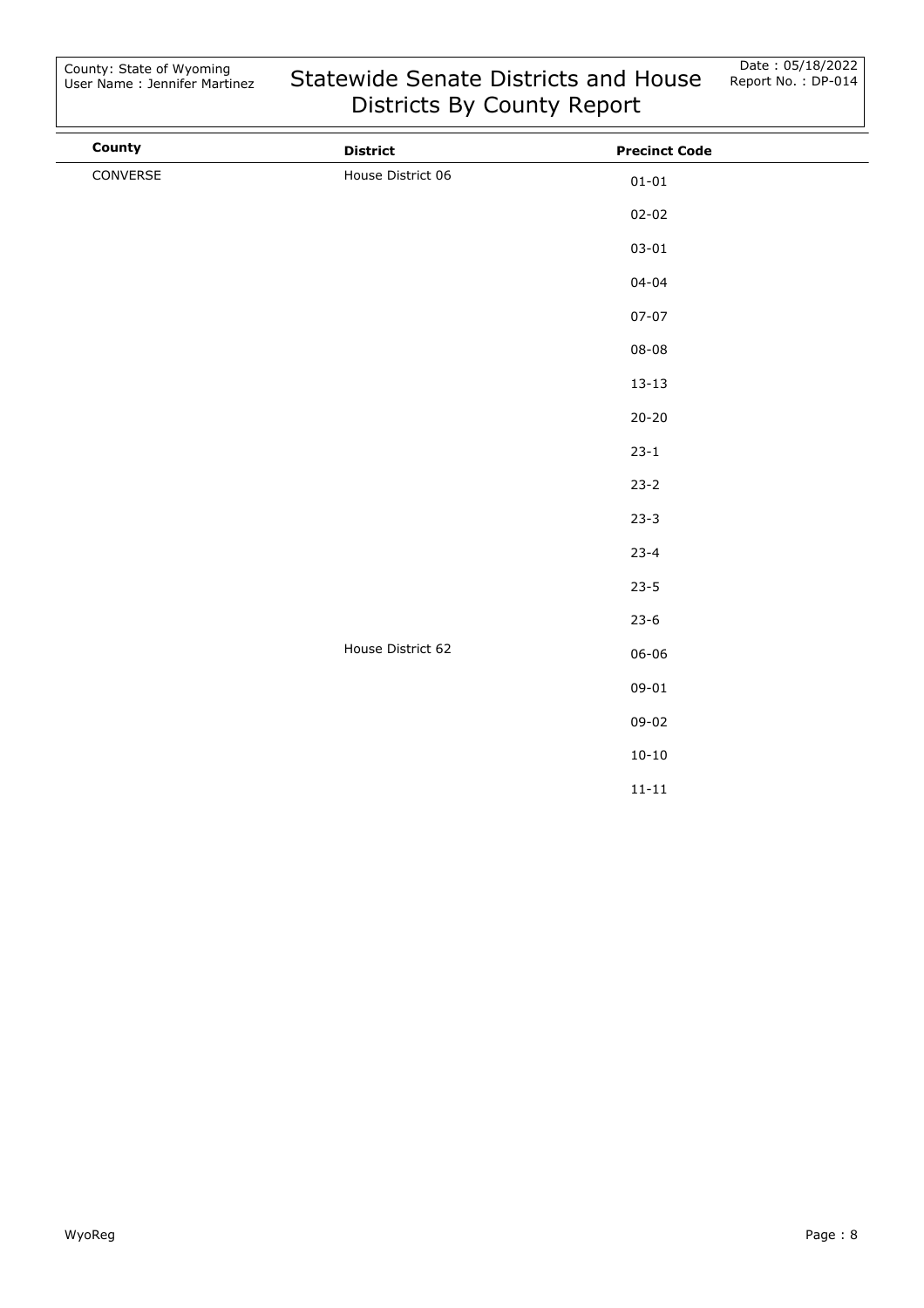| County | <b>District</b>    | <b>Precinct Code</b> |  |
|--------|--------------------|----------------------|--|
| CROOK  | Senate District 01 | $01 - 01$            |  |
|        |                    | $01 - 02$            |  |
|        |                    | $02 - 02$            |  |
|        |                    | $03 - 03$            |  |
|        |                    | $07 - 07$            |  |
|        |                    | 09-09                |  |
|        |                    | $11 - 11$            |  |
|        |                    | $12 - 12$            |  |
|        |                    | $13 - 13$            |  |
|        |                    | $14 - 14$            |  |
|        |                    | $15 - 15$            |  |
|        |                    | $16 - 16$            |  |
|        |                    | $18 - 01$            |  |
|        |                    | $18 - 02$            |  |
|        |                    | $23 - 23$            |  |
|        |                    | $24 - 24$            |  |
|        |                    | $26 - 26$            |  |
|        | House District 01  |                      |  |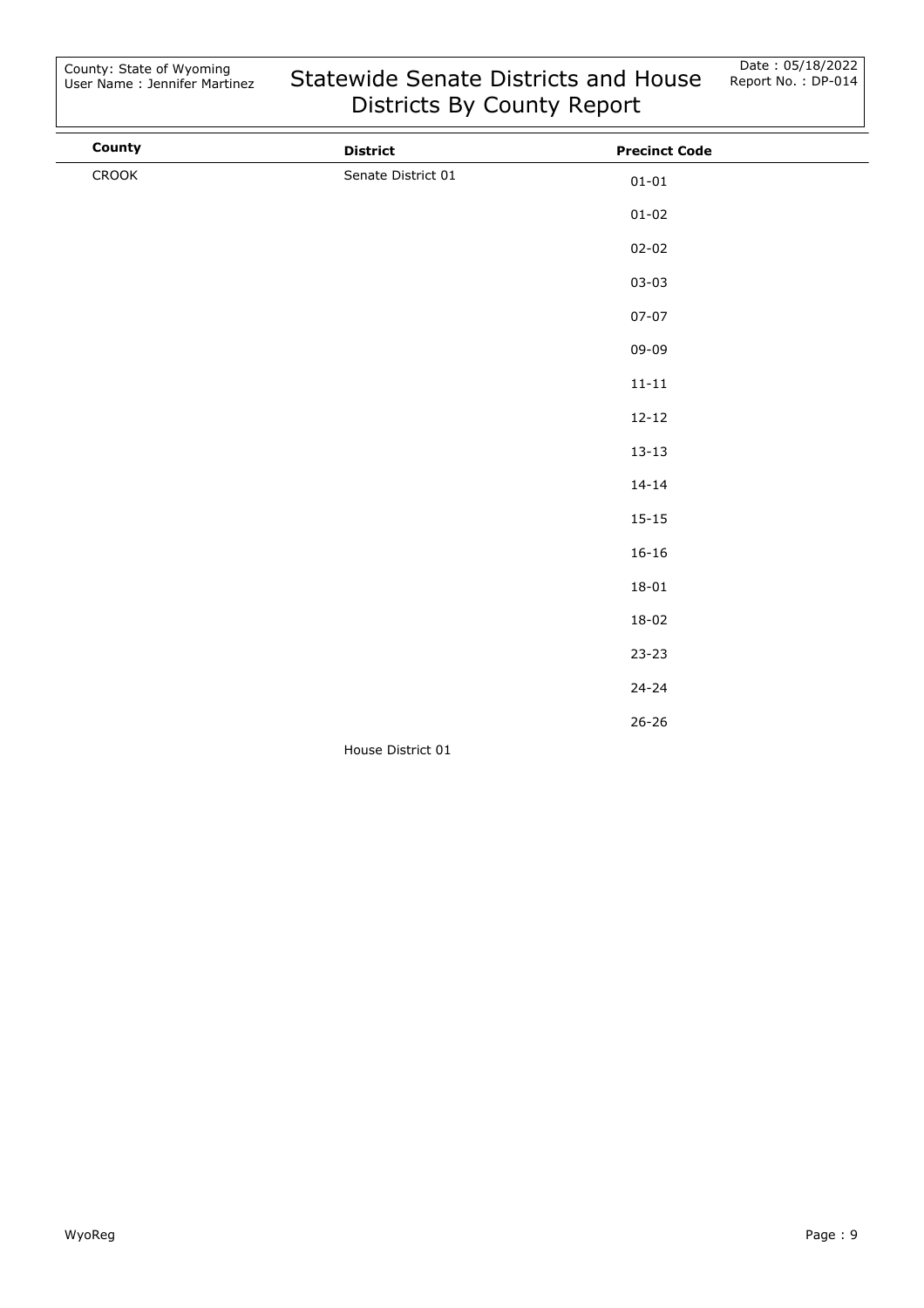| County         | <b>District</b>    | <b>Precinct Code</b> |  |
|----------------|--------------------|----------------------|--|
| CROOK          | House District 01  | $01 - 01$            |  |
|                |                    | $01 - 02$            |  |
|                |                    | $02 - 02$            |  |
|                |                    | $03 - 03$            |  |
|                |                    | $07 - 07$            |  |
|                |                    | 09-09                |  |
|                |                    | $11 - 11$            |  |
|                |                    | $12 - 12$            |  |
|                |                    | $13 - 13$            |  |
|                |                    | $14 - 14$            |  |
|                |                    | $15 - 15$            |  |
|                |                    | $16 - 16$            |  |
|                |                    | $18 - 01$            |  |
|                |                    | $18 - 02$            |  |
|                |                    | $23 - 23$            |  |
|                |                    | $24 - 24$            |  |
|                |                    | $26 - 26$            |  |
| <b>FREMONT</b> | Senate District 20 | $20 - 1$             |  |
|                |                    | $22 - 1$             |  |
|                | Senate District 25 |                      |  |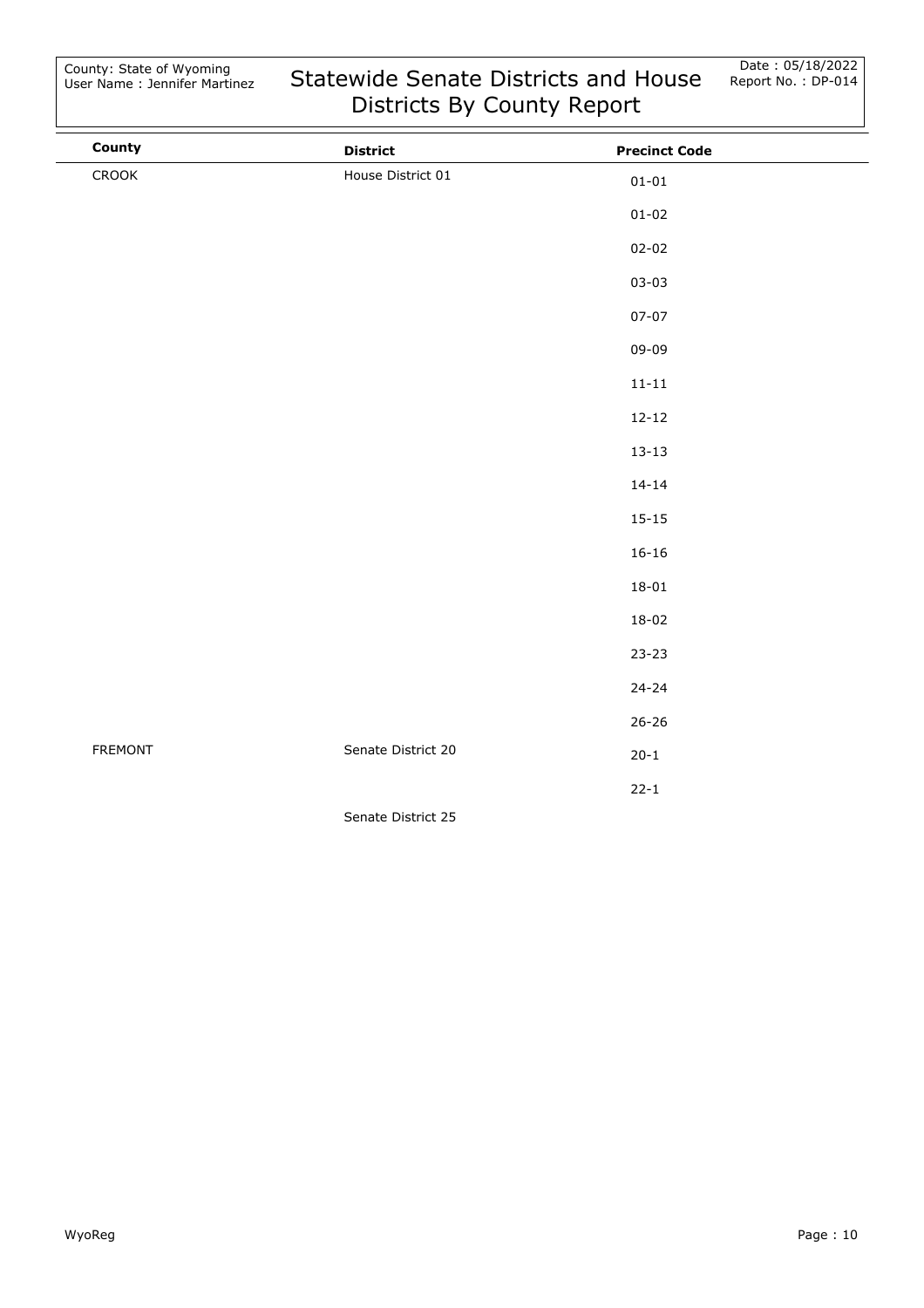| County  | <b>District</b>    | <b>Precinct Code</b> |  |
|---------|--------------------|----------------------|--|
| FREMONT | Senate District 25 | $01 - 1$             |  |
|         |                    | $01 - 2$             |  |
|         |                    | $01 - 3$             |  |
|         |                    | $01 - 4$             |  |
|         |                    | $01 - 5$             |  |
|         |                    | $01 - 6$             |  |
|         |                    | $02 - 1$             |  |
|         |                    | $03 - 2$             |  |
|         |                    | $03 - 5$             |  |
|         |                    | $04 - 1$             |  |
|         |                    | $05 - 1$             |  |
|         |                    | $06 - 1$             |  |
|         |                    | $08 - 1$             |  |
|         |                    | $13 - 1$             |  |
|         |                    | $17 - 1$             |  |
|         |                    | $19-1$               |  |
|         |                    | $21 - 1$             |  |
|         |                    | $24 - 1$             |  |
|         | Senate District 26 |                      |  |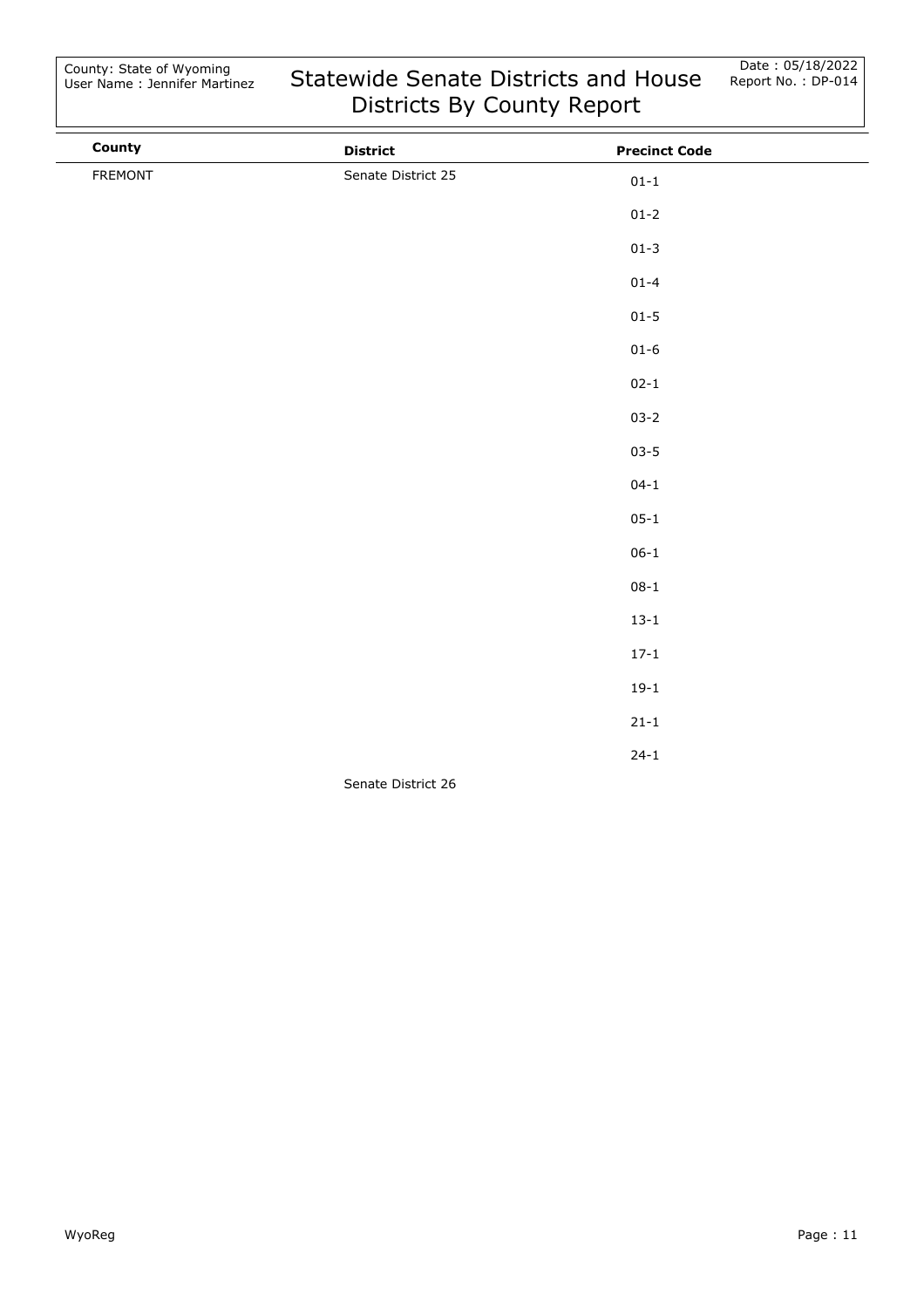| County  | <b>District</b>    | <b>Precinct Code</b> |
|---------|--------------------|----------------------|
| FREMONT | Senate District 26 | $03 - 1$             |
|         |                    | $03 - 2$             |
|         |                    | $03 - 3$             |
|         |                    | $03 - 4$             |
|         |                    | $03 - 5$             |
|         |                    | $03 - 6$             |
|         |                    | $05 - 1$             |
|         |                    | $07 - 1$             |
|         |                    | $09-1$               |
|         |                    | $10 - 1$             |
|         |                    | $12 - 1$             |
|         |                    | $14 - 1$             |
|         |                    | $16 - 1$             |
|         |                    | $18 - 1$             |
|         |                    | $18 - 2$             |
|         |                    | $19-1$               |
|         |                    | $21 - 1$             |
|         | House District 28  | $20 - 1$             |
|         |                    | $22 - 1$             |
|         | House District 33  | $02 - 1$             |
|         |                    | $03 - 2$             |
|         |                    | $03 - 5$             |
|         |                    | $04 - 1$             |
|         |                    | $05 - 1$             |
|         |                    | $06-1$               |
|         |                    | $08 - 1$             |
|         |                    | $13 - 1$             |
|         |                    | $17 - 1$             |
|         |                    | $19-1$               |
|         |                    | $21 - 1$             |
|         |                    | $24 - 1$             |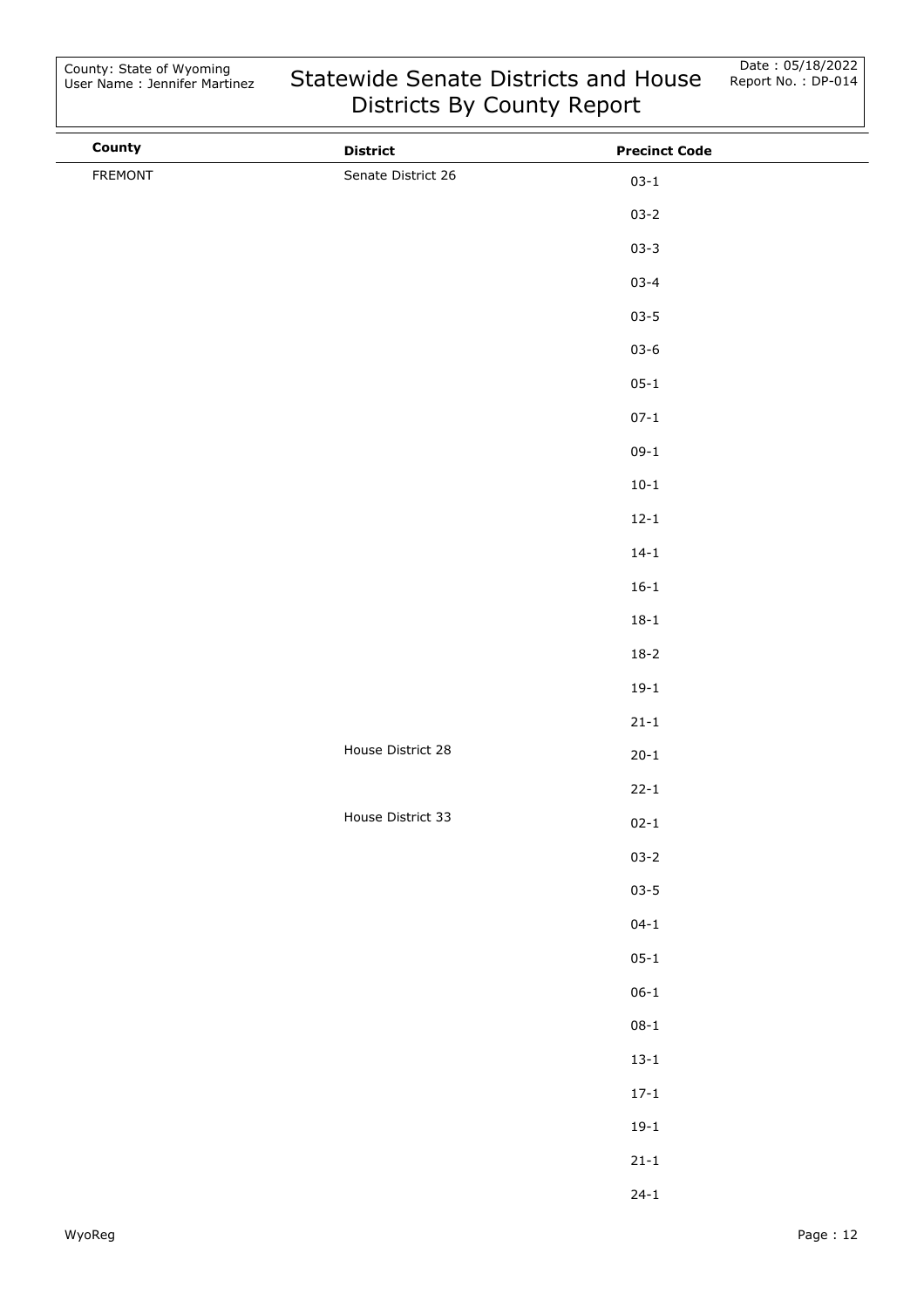| County  | <b>District</b>   | <b>Precinct Code</b> |
|---------|-------------------|----------------------|
| FREMONT | House District 34 | $03 - 2$             |
|         |                   | $03 - 5$             |
|         |                   | $05 - 1$             |
|         |                   | $07 - 1$             |
|         |                   | $09-1$               |
|         |                   | $10 - 1$             |
|         |                   | $12 - 1$             |
|         |                   | $14 - 1$             |
|         |                   | $16 - 1$             |
|         |                   | $18 - 1$             |
|         |                   | $19-1$               |
|         |                   | $21 - 1$             |
|         | House District 54 | $01 - 1$             |
|         |                   | $01 - 2$             |
|         |                   | $01 - 3$             |
|         |                   | $01 - 4$             |
|         |                   | $01 - 5$             |
|         |                   | $01 - 6$             |
|         |                   | $05 - 1$             |
|         |                   | $06 - 1$             |
|         | House District 55 | $03 - 1$             |
|         |                   | $03 - 2$             |
|         |                   | $03 - 3$             |
|         |                   | $03 - 4$             |
|         |                   | $03 - 5$             |
|         |                   | $03 - 6$             |
|         |                   | $18-2$               |
|         |                   |                      |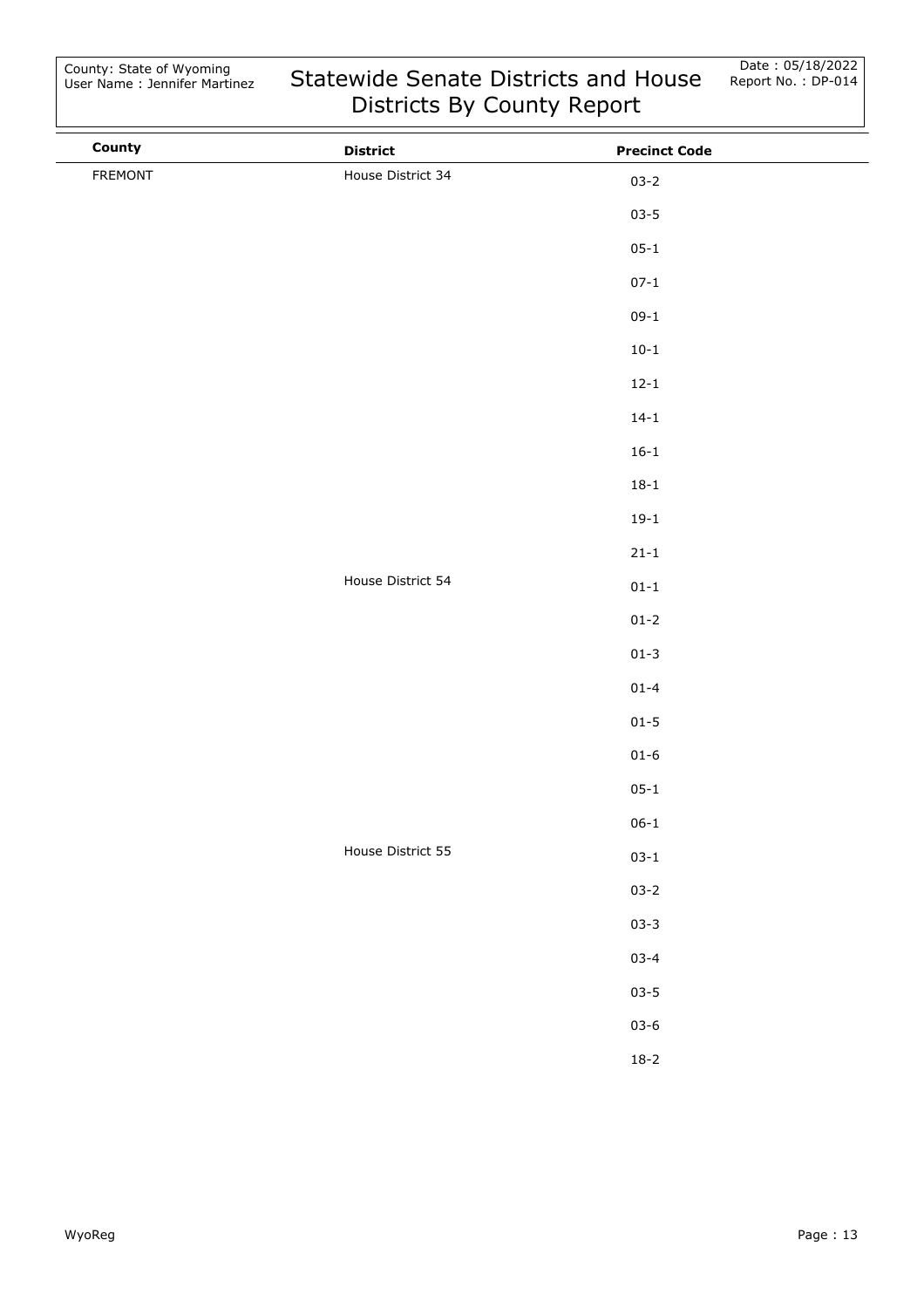| County | <b>District</b>    | <b>Precinct Code</b> |  |
|--------|--------------------|----------------------|--|
| GOSHEN | Senate District 03 | $1-1\,$              |  |
|        |                    | $13 - 1$             |  |
|        |                    | $15 - 1$             |  |
|        |                    | $16 - 1$             |  |
|        |                    | $17 - 1$             |  |
|        |                    | $18 - 1$             |  |
|        |                    | $2 - 1$              |  |
|        |                    | $20 - 1$             |  |
|        |                    | $7 - 1$              |  |
|        |                    | $7 - 2$              |  |
|        |                    | $7 - 3$              |  |
|        |                    | $8 - 1$              |  |
|        |                    | $8 - 2$              |  |
|        |                    | $9 - 1$              |  |
|        | House District 02  | $1\mbox{-}1$         |  |
|        |                    | $2 - 1$              |  |
|        |                    | $7 - 2$              |  |
|        |                    | $8 - 2$              |  |
|        | House District 05  | $13 - 1$             |  |
|        |                    | $15 - 1$             |  |
|        |                    | $16 - 1$             |  |
|        |                    | $17 - 1$             |  |
|        |                    | $18 - 1$             |  |
|        |                    | $20 - 1$             |  |
|        |                    | $7 - 1$              |  |
|        |                    | $7 - 3$              |  |
|        |                    | $8-1$                |  |
|        |                    | $9 - 1$              |  |
|        |                    |                      |  |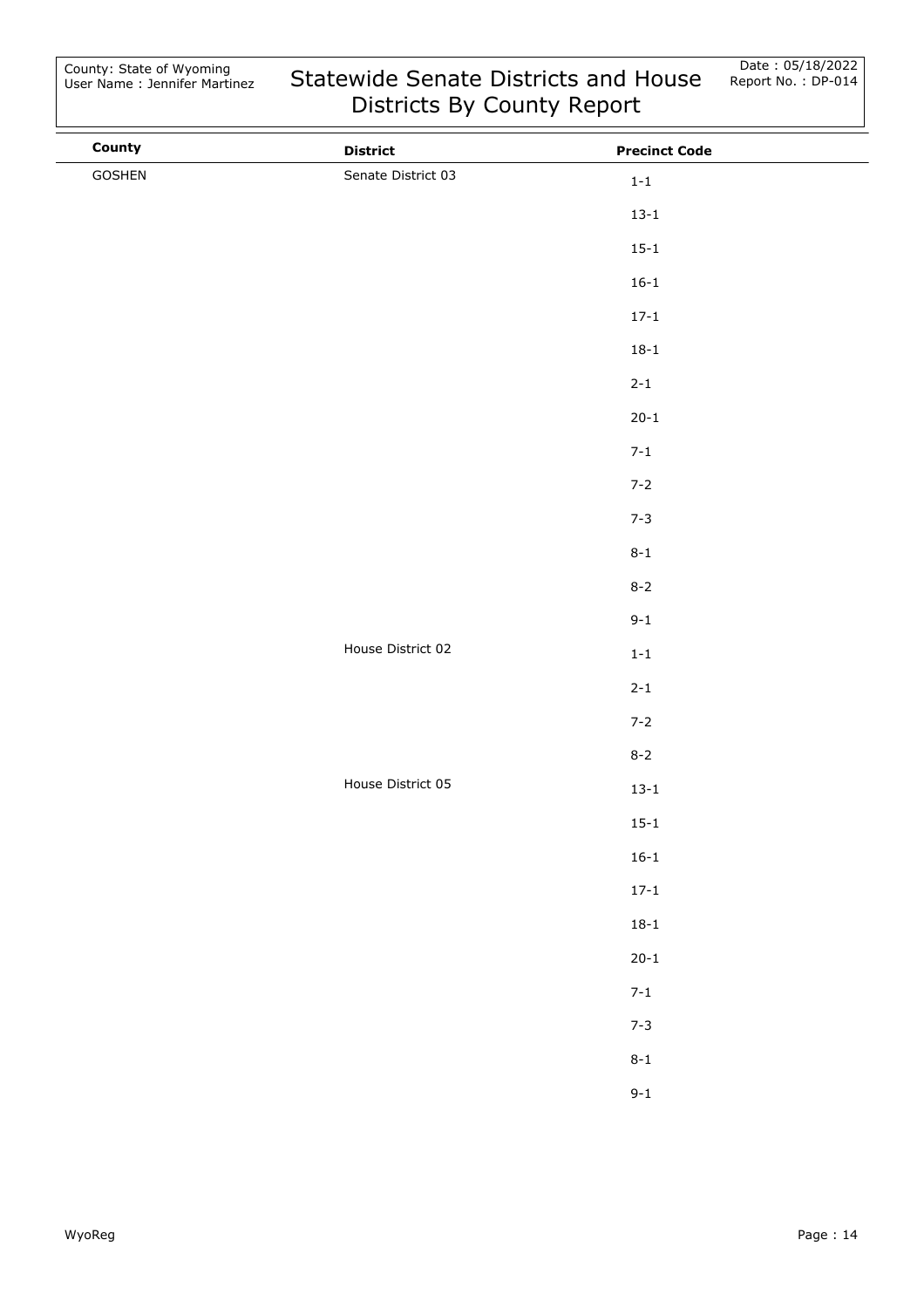| County         | <b>District</b>    | <b>Precinct Code</b> |
|----------------|--------------------|----------------------|
| HOT SPRINGS    | Senate District 20 | $1 - 01$             |
|                |                    | $1 - 02$             |
|                |                    | $2 - 01$             |
|                |                    | $3 - 01$             |
|                |                    | $4 - 01$             |
|                | House District 28  | $1 - 01$             |
|                |                    | $1 - 02$             |
|                |                    | $2 - 01$             |
|                |                    | $3 - 01$             |
|                |                    | $4 - 01$             |
| <b>JOHNSON</b> | Senate District 22 | $02 - 14$            |
|                |                    | $03 - 01$            |
|                |                    | $03 - 02$            |
|                |                    | $03 - 03$            |
|                |                    | $03 - 04$            |
|                |                    | $03 - 05$            |
|                |                    | $03 - 06$            |
|                |                    | $03 - 07$            |
|                |                    | $03 - 08$            |
|                |                    | $04 - 07$            |
|                |                    | $04 - 08$            |
|                |                    | $05 - 09$            |
|                |                    | $06 - 10$            |
|                |                    | $08 - 11$            |
|                |                    | $09 - 12$            |
|                |                    | $10 - 15$            |
|                | House District 40  |                      |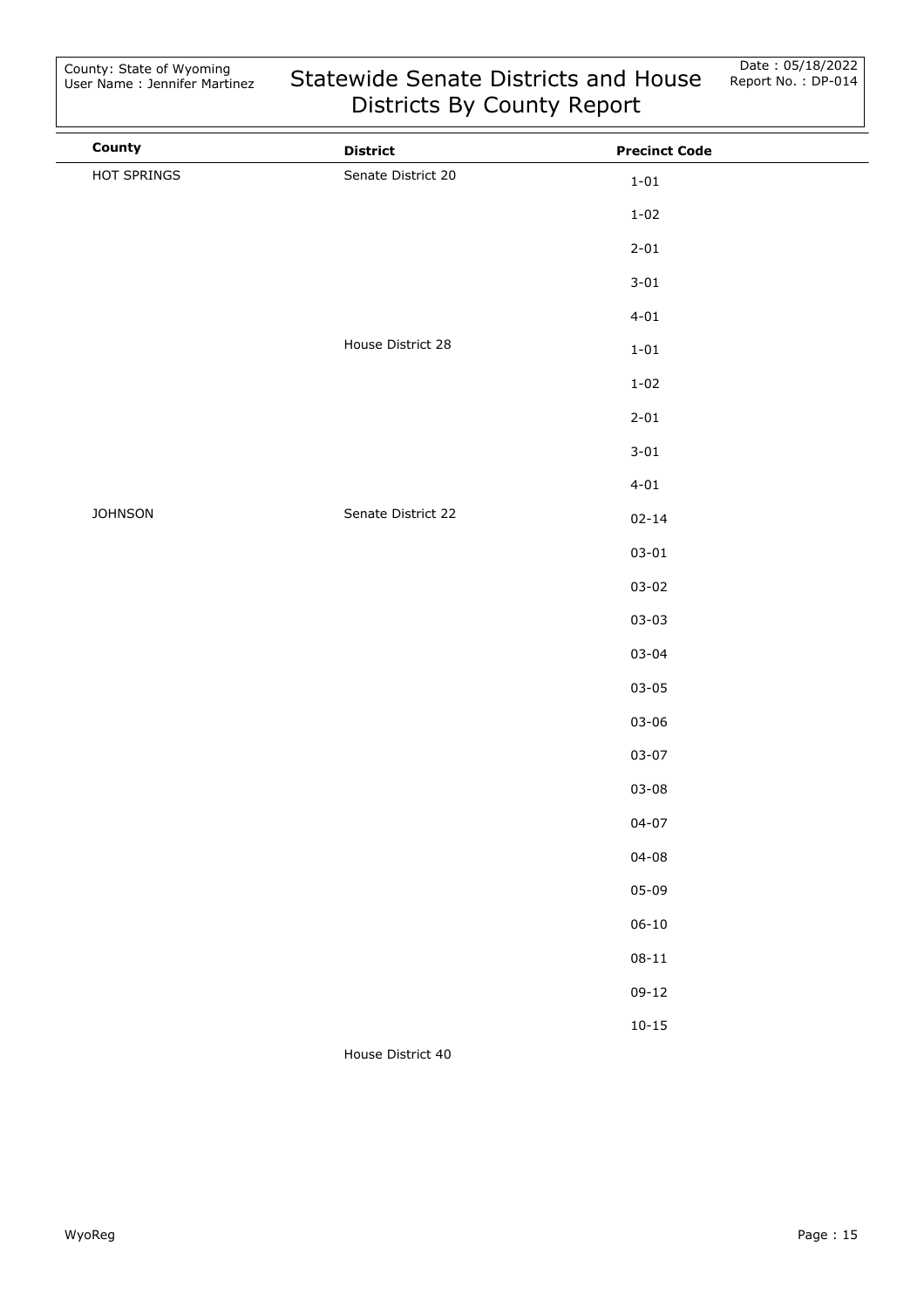| County         | <b>District</b>    | <b>Precinct Code</b> |  |
|----------------|--------------------|----------------------|--|
| <b>JOHNSON</b> | House District 40  | $02 - 14$            |  |
|                |                    | $03 - 01$            |  |
|                |                    | $03 - 02$            |  |
|                |                    | $03 - 03$            |  |
|                |                    | $03 - 04$            |  |
|                |                    | $03 - 05$            |  |
|                |                    | $03 - 06$            |  |
|                |                    | $03 - 07$            |  |
|                |                    | $03 - 08$            |  |
|                |                    | $04 - 07$            |  |
|                |                    | $04 - 08$            |  |
|                |                    | $05 - 09$            |  |
|                |                    | $06 - 10$            |  |
|                |                    | $08 - 11$            |  |
|                |                    | $09 - 12$            |  |
|                |                    | $10 - 15$            |  |
| LARAMIE        | Senate District 04 | $2 - 01$             |  |
|                |                    | $2 - 02$             |  |
|                |                    | $2 - 04$             |  |
|                |                    | $2 - 05$             |  |
|                |                    | $2 - 08$             |  |
|                |                    | $4 - 05$             |  |
|                |                    | $4 - 06$             |  |
|                |                    | $6 - 02$             |  |
|                | Senate District 05 | $2 - 03$             |  |
|                |                    | $4 - 01$             |  |
|                |                    | $4 - 02$             |  |
|                |                    | $4 - 09$             |  |
|                |                    | $4 - 11$             |  |
|                | Senate District 06 |                      |  |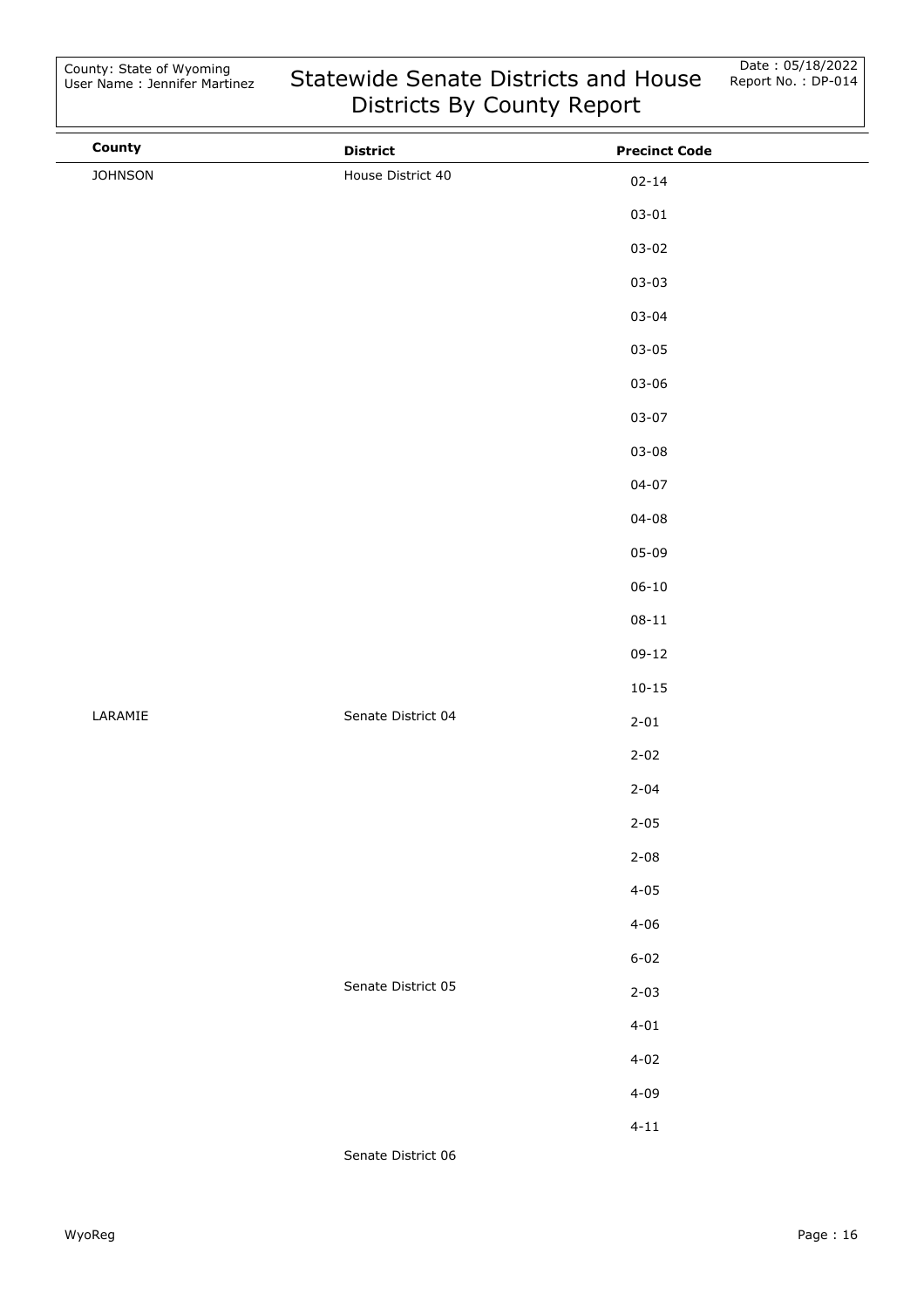| County  | <b>District</b>    | <b>Precinct Code</b> |
|---------|--------------------|----------------------|
| LARAMIE | Senate District 06 | $4 - 03$             |
|         |                    | $4 - 04$             |
|         |                    | $4 - 07$             |
|         |                    | $5 - 02$             |
|         |                    | $5 - 03$             |
|         | Senate District 07 | $1 - 05$             |
|         |                    | $1 - 06$             |
|         |                    | $2 - 06$             |
|         |                    | $2 - 07$             |
|         |                    | $3 - 02$             |
|         |                    | $6 - 04$             |
|         | Senate District 08 | $1 - 01$             |
|         |                    | $1 - 02$             |
|         |                    | $1 - 03$             |
|         |                    | $1 - 04$             |
|         |                    | $3 - 01$             |
|         |                    | $4 - 10$             |
|         |                    | $6 - 01$             |
|         | Senate District 31 | $1 - 07$             |
|         |                    | $3 - 03$             |
|         |                    | $3 - 04$             |
|         |                    | $3 - 05$             |
|         |                    | $3 - 06$             |
|         |                    | $3 - 07$             |
|         |                    | $4 - 08$             |
|         |                    | $5 - 01$             |
|         |                    | $6 - 03$             |
|         | House District 04  | $4 - 03$             |
|         | House District 07  | $2 - 01$             |
|         |                    | $2 - 02$             |
|         |                    | $6 - 02$             |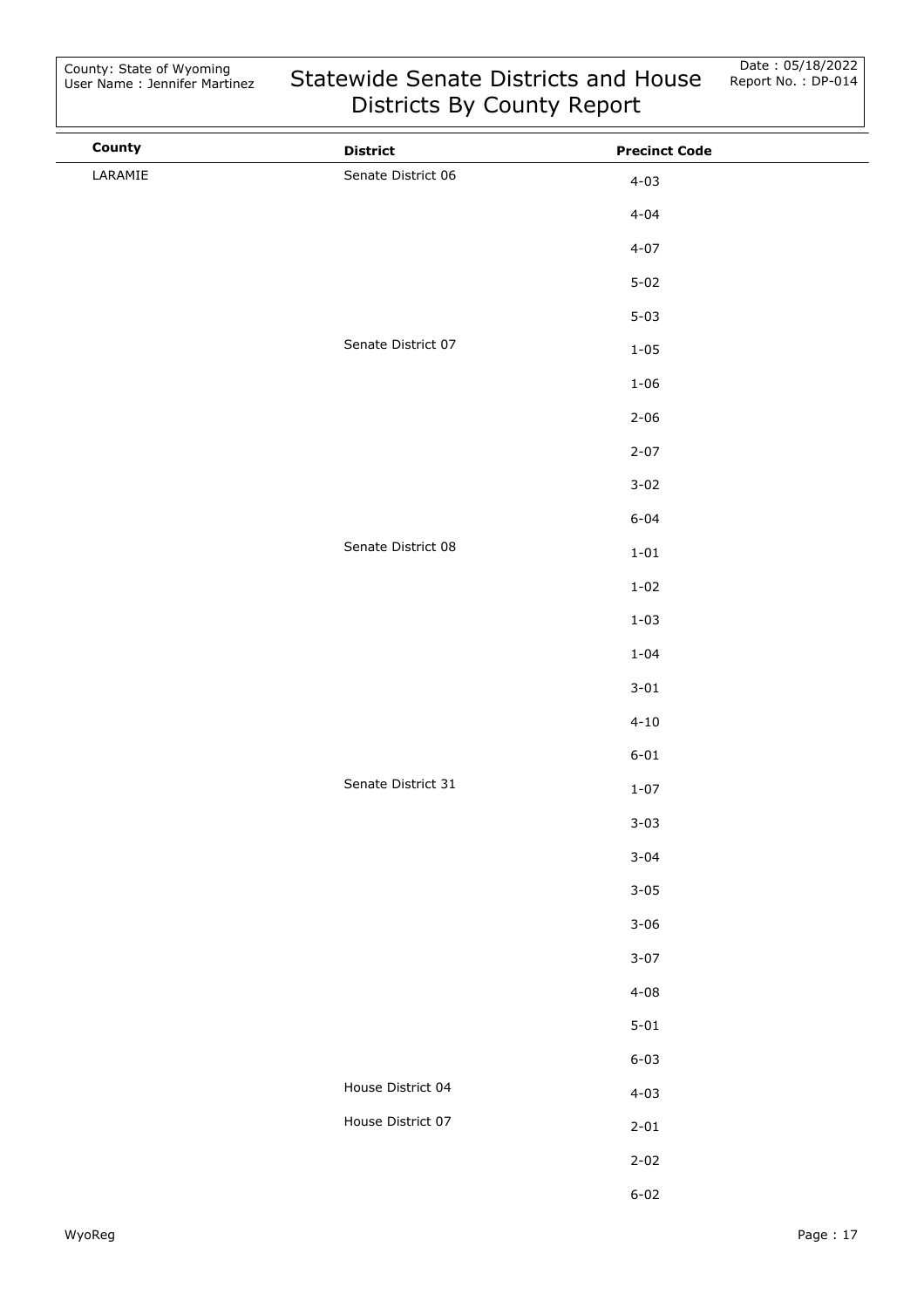| County  | <b>District</b>   | <b>Precinct Code</b> |  |
|---------|-------------------|----------------------|--|
| LARAMIE | House District 08 | $2 - 04$             |  |
|         |                   | $2 - 05$             |  |
|         |                   | $2 - 08$             |  |
|         |                   | $4 - 05$             |  |
|         |                   | $4 - 06$             |  |
|         | House District 09 | $2 - 06$             |  |
|         |                   | $2 - 07$             |  |
|         |                   | $6 - 04$             |  |
|         | House District 10 | $4 - 04$             |  |
|         |                   | $4 - 07$             |  |
|         |                   | $5 - 02$             |  |
|         |                   | $5 - 03$             |  |
|         | House District 11 | $1 - 03$             |  |
|         |                   | $1 - 04$             |  |
|         |                   | $3 - 01$             |  |
|         |                   | $6 - 01$             |  |
|         | House District 12 | $4 - 09$             |  |
|         |                   | $4 - 11$             |  |
|         | House District 41 | $1 - 05$             |  |
|         |                   | $1 - 06$             |  |
|         |                   | $3 - 02$             |  |
|         | House District 42 | $2 - 03$             |  |
|         |                   | $4 - 01$             |  |
|         |                   | $4 - 02$             |  |
|         | House District 43 | $1 - 07$             |  |
|         |                   | $3 - 05$             |  |
|         |                   | $3 - 06$             |  |
|         |                   | $3 - 07$             |  |
|         |                   | $4 - 08$             |  |
|         |                   | $5 - 01$             |  |
|         |                   |                      |  |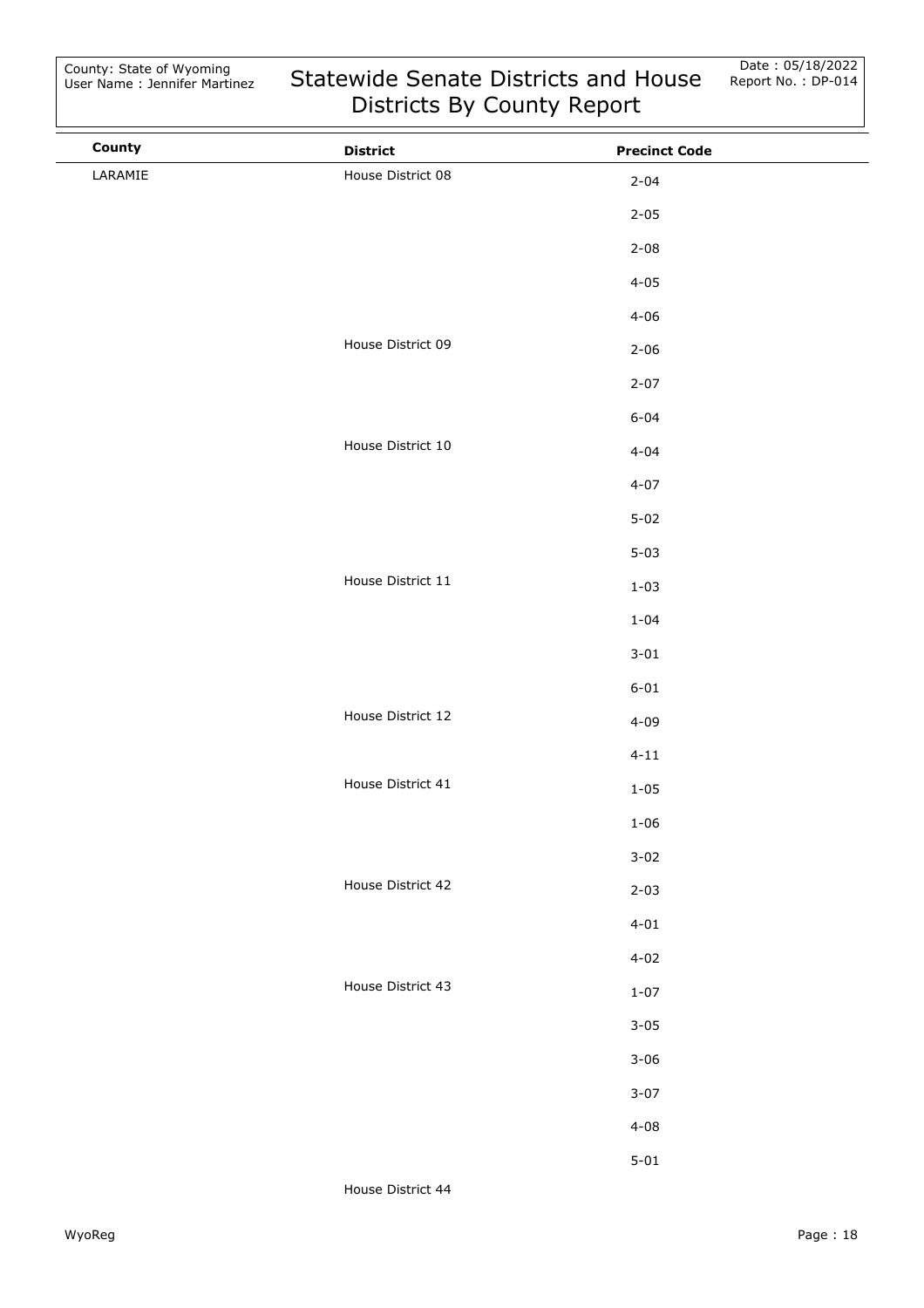| County  | <b>District</b>    | <b>Precinct Code</b> |  |
|---------|--------------------|----------------------|--|
| LARAMIE | House District 44  | $1 - 01$             |  |
|         |                    | $1 - 02$             |  |
|         |                    | $4 - 10$             |  |
|         | House District 61  | $3 - 03$             |  |
|         |                    | $3 - 04$             |  |
|         |                    | $6 - 03$             |  |
| LINCOLN | Senate District 14 | $1 - 01$             |  |
|         |                    | $1 - 04$             |  |
|         |                    | $1 - 06$             |  |
|         |                    | $1 - 07$             |  |
|         |                    | $1 - 08$             |  |
|         |                    | $2 - 09$             |  |
|         | Senate District 16 | $2 - 01$             |  |
|         |                    | $2 - 02$             |  |
|         |                    | $2 - 03$             |  |
|         |                    | $2 - 04$             |  |
|         |                    | $2 - 05$             |  |
|         |                    | $2 - 06$             |  |
|         |                    | $2 - 07$             |  |
|         |                    | $2 - 08$             |  |
|         |                    | $2 - 10$             |  |
|         | House District 18  | $1 - 01$             |  |
|         |                    | $1 - 04$             |  |
|         |                    | $1 - 06$             |  |
|         |                    | $1 - 07$             |  |
|         |                    | $2 - 09$             |  |
|         | House District 20  | $1 - 08$             |  |
|         | House District 21  |                      |  |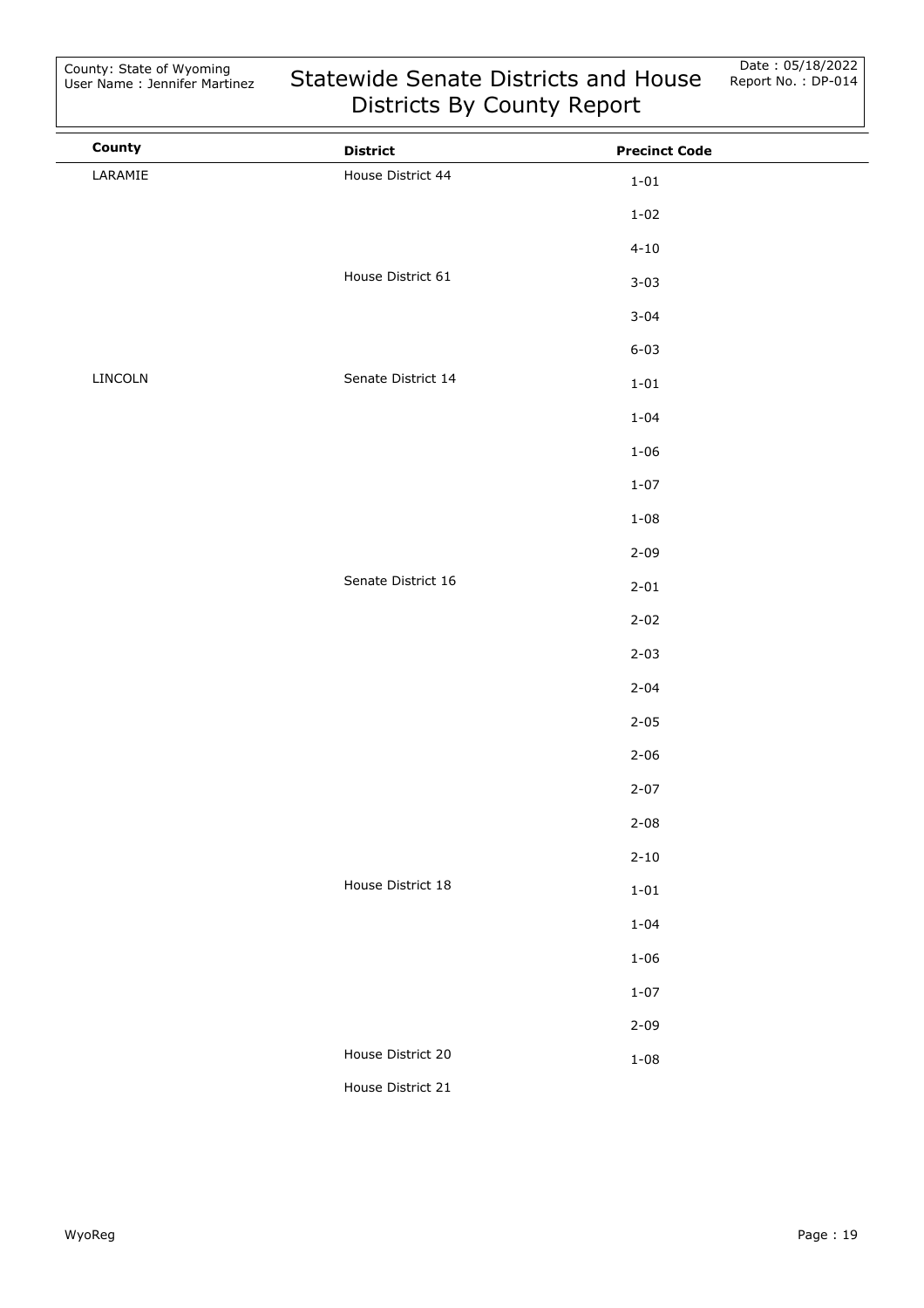$\overline{a}$ 

| County         | <b>District</b>    | <b>Precinct Code</b> |  |
|----------------|--------------------|----------------------|--|
| LINCOLN        | House District 21  | $2 - 01$             |  |
|                |                    | $2 - 02$             |  |
|                |                    | $2 - 04$             |  |
|                |                    | $2 - 05$             |  |
|                |                    | $2 - 06$             |  |
|                |                    | $2 - 07$             |  |
|                |                    | $2 - 08$             |  |
|                | House District 22  | $2 - 03$             |  |
|                |                    | $2 - 05$             |  |
|                |                    | $2 - 10$             |  |
| <b>NATRONA</b> | Senate District 02 | $4 - 1$              |  |
|                |                    | $4 - 2$              |  |
|                |                    | $5 - 1$              |  |
|                |                    | $8 - 3$              |  |
|                | Senate District 27 | $1 - 12$             |  |
|                |                    | $1 - 6$              |  |
|                |                    | $12 - 2$             |  |
|                |                    | $3 - 10$             |  |
|                |                    | $3 - 2$              |  |
|                |                    | $3 - 3$              |  |
|                |                    | $3 - 5$              |  |
|                |                    | $3 - 6$              |  |
|                |                    | $3 - 9$              |  |
|                | Senate District 28 |                      |  |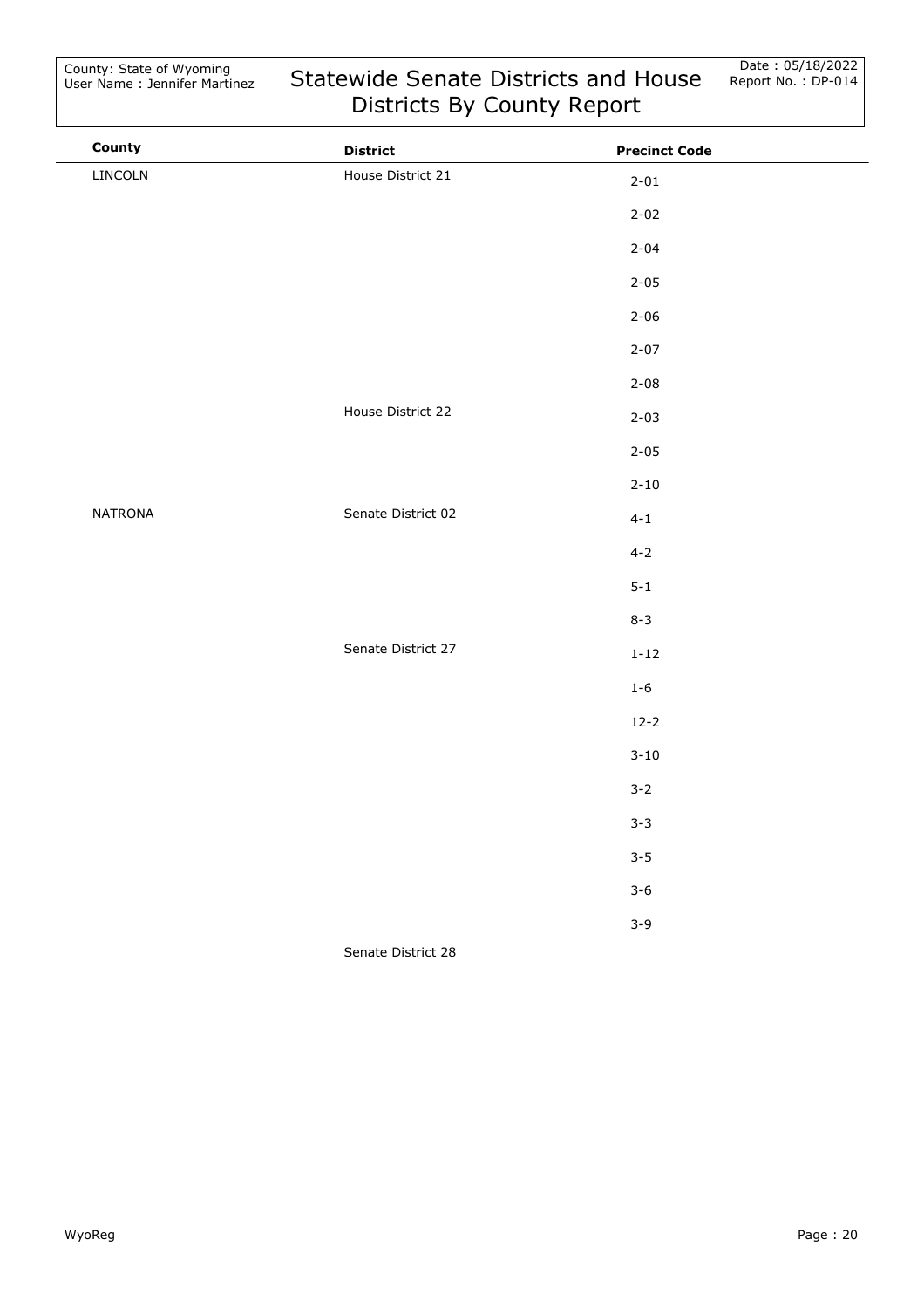| County  | <b>District</b>    | <b>Precinct Code</b> |  |
|---------|--------------------|----------------------|--|
| NATRONA | Senate District 28 | $1 - 2$              |  |
|         |                    | $1 - 3$              |  |
|         |                    | $1 - 4$              |  |
|         |                    | $1 - 5$              |  |
|         |                    | $1 - 6$              |  |
|         |                    | $1 - 7$              |  |
|         |                    | $1 - 9$              |  |
|         |                    | $3 - 4$              |  |
|         |                    | $3 - 8$              |  |
|         | Senate District 29 | $1 - 11$             |  |
|         |                    | $12 - 2$             |  |
|         |                    | $2 - 1$              |  |
|         |                    | $2 - 10$             |  |
|         |                    | $2 - 2$              |  |
|         |                    | $2 - 3$              |  |
|         |                    | $2 - 4$              |  |
|         |                    | $2 - 6$              |  |
|         |                    | $2 - 9$              |  |
|         |                    | $8 - 1$              |  |
|         |                    | $8 - 2$              |  |
|         |                    | $9 - 1$              |  |
|         | Senate District 30 |                      |  |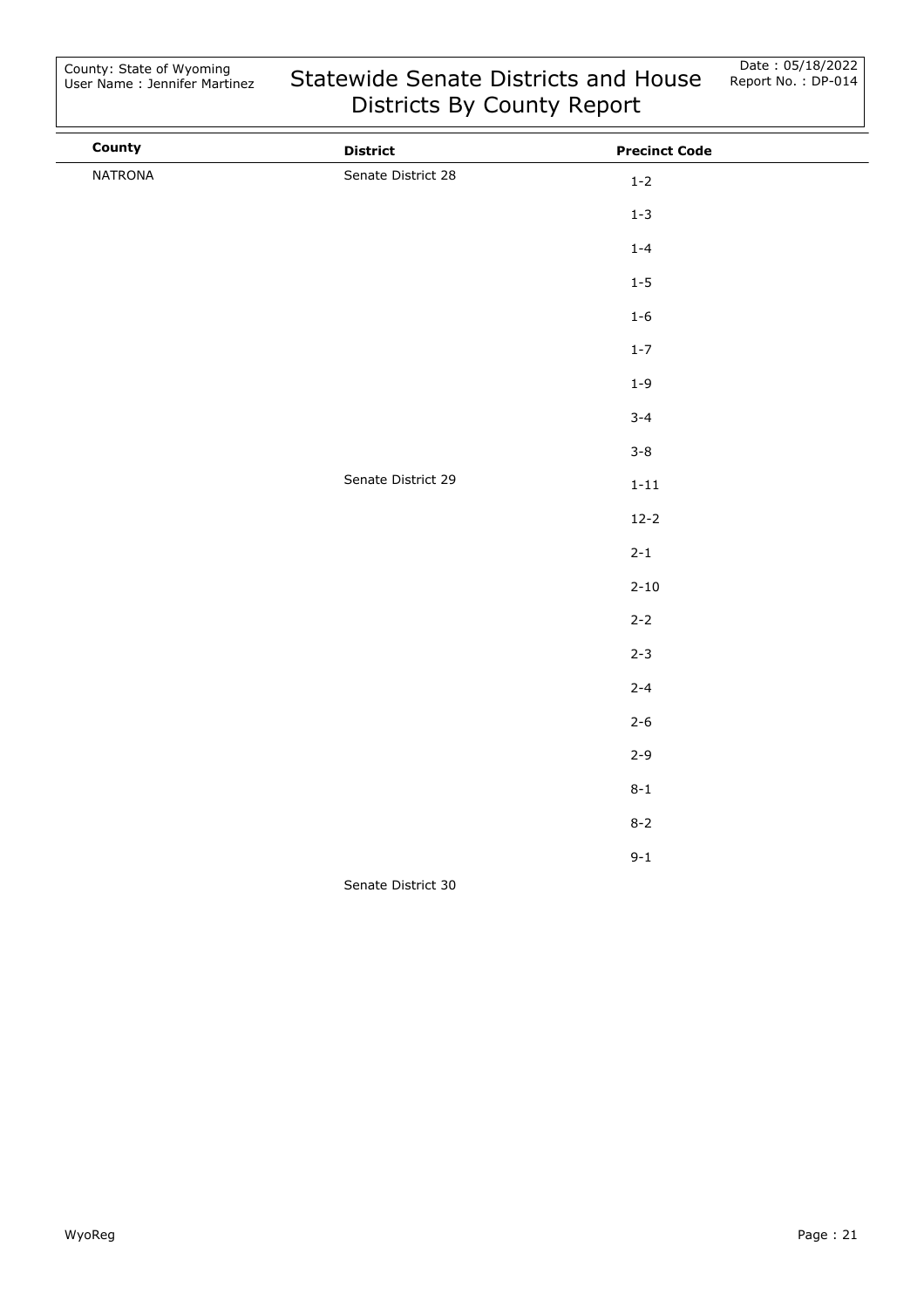| County  | <b>District</b>    | <b>Precinct Code</b> |  |
|---------|--------------------|----------------------|--|
| NATRONA | Senate District 30 | $1-1$                |  |
|         |                    | $11 - 1$             |  |
|         |                    | $11-2$               |  |
|         |                    | $11-3$               |  |
|         |                    | $11 - 4$             |  |
|         |                    | $13 - 1$             |  |
|         |                    | $13 - 2$             |  |
|         |                    | $14 - 1$             |  |
|         |                    | $2 - 7$              |  |
|         |                    | $2 - 8$              |  |
|         |                    | $2 - 9$              |  |
|         |                    | $7 - 1$              |  |
|         |                    | $7 - 2$              |  |
|         |                    | $8 - 1$              |  |
|         |                    | $8 - 3$              |  |
|         |                    | $8 - 4$              |  |
|         |                    | $8 - 5$              |  |
|         | House District 35  | $1 - 6$              |  |
|         |                    | $12 - 2$             |  |
|         |                    | $3 - 10$             |  |
|         |                    | $3 - 6$              |  |
|         | House District 36  | $1 - 12$             |  |
|         |                    | $3 - 2$              |  |
|         |                    | $3 - 3$              |  |
|         |                    | $3 - 5$              |  |
|         |                    | $3 - 9$              |  |
|         | House District 37  |                      |  |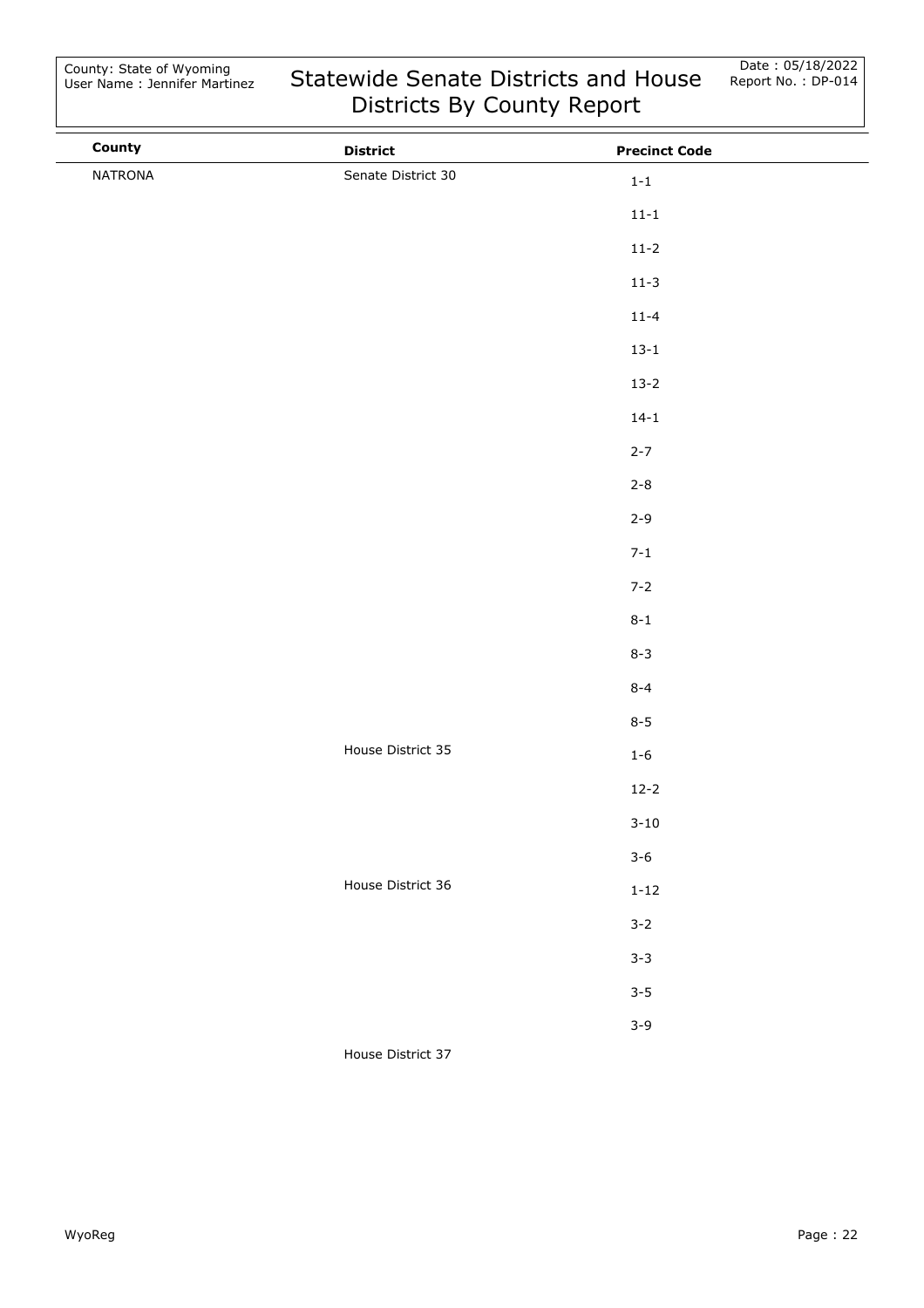| County  | <b>District</b>   | <b>Precinct Code</b> |  |
|---------|-------------------|----------------------|--|
| NATRONA | House District 37 | $1 - 11$             |  |
|         |                   | $12 - 2$             |  |
|         |                   | $2 - 10$             |  |
|         |                   | $2 - 4$              |  |
|         |                   | $2 - 6$              |  |
|         |                   | $2 - 9$              |  |
|         |                   | $9 - 1$              |  |
|         | House District 38 | $11 - 1$             |  |
|         |                   | $11 - 2$             |  |
|         |                   | $11-3$               |  |
|         |                   | $11 - 4$             |  |
|         |                   | $13 - 2$             |  |
|         |                   | $14 - 1$             |  |
|         |                   | $2 - 7$              |  |
|         |                   | $2 - 8$              |  |
|         |                   | $2 - 9$              |  |
|         | House District 56 | $1-2$                |  |
|         |                   | $1 - 3$              |  |
|         |                   | $1 - 4$              |  |
|         |                   | $1-5$                |  |
|         |                   | $1 - 9$              |  |
|         | House District 57 | $1 - 6$              |  |
|         |                   | $1 - 7$              |  |
|         |                   | $3 - 4$              |  |
|         |                   | $3 - 8$              |  |
|         |                   |                      |  |

House District 58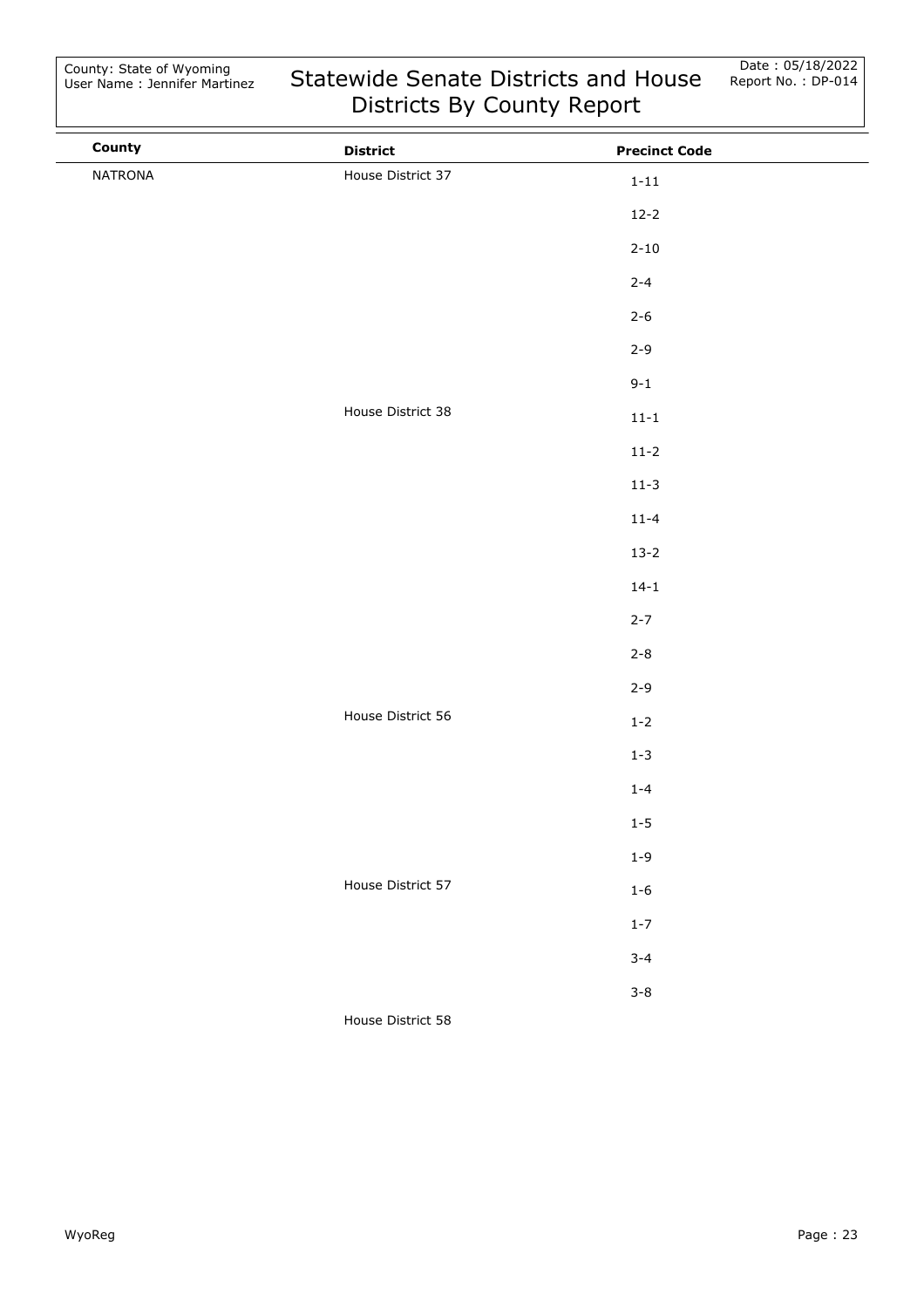| County   | <b>District</b>    | <b>Precinct Code</b> |  |
|----------|--------------------|----------------------|--|
| NATRONA  | House District 58  | $1-1\,$              |  |
|          |                    | $13 - 1$             |  |
|          |                    | $7 - 1$              |  |
|          |                    | $7 - 2$              |  |
|          |                    | $8 - 1$              |  |
|          |                    | $8 - 3$              |  |
|          |                    | $8 - 4$              |  |
|          |                    | $8 - 5$              |  |
|          | House District 59  | $2 - 1$              |  |
|          |                    | $2 - 2$              |  |
|          |                    | $2 - 3$              |  |
|          |                    | $8 - 1$              |  |
|          |                    | $8 - 2$              |  |
|          |                    | $9 - 1$              |  |
|          | House District 62  | $4 - 1$              |  |
|          |                    | $4 - 2$              |  |
|          |                    | $5 - 1$              |  |
|          |                    | $8 - 3$              |  |
| NIOBRARA | Senate District 03 | $1-2$                |  |
|          |                    | $3 - 2$              |  |
|          |                    | $4 - 1$              |  |
|          |                    | $6 - 1$              |  |
|          |                    | $6 - 2$              |  |
|          |                    | $7 - 1$              |  |
|          | House District 02  | $1-2$                |  |
|          |                    | $3 - 2$              |  |
|          |                    | $4 - 1$              |  |
|          |                    | $6 - 1$              |  |
|          |                    | $6 - 2$              |  |
|          |                    | $7 - 1$              |  |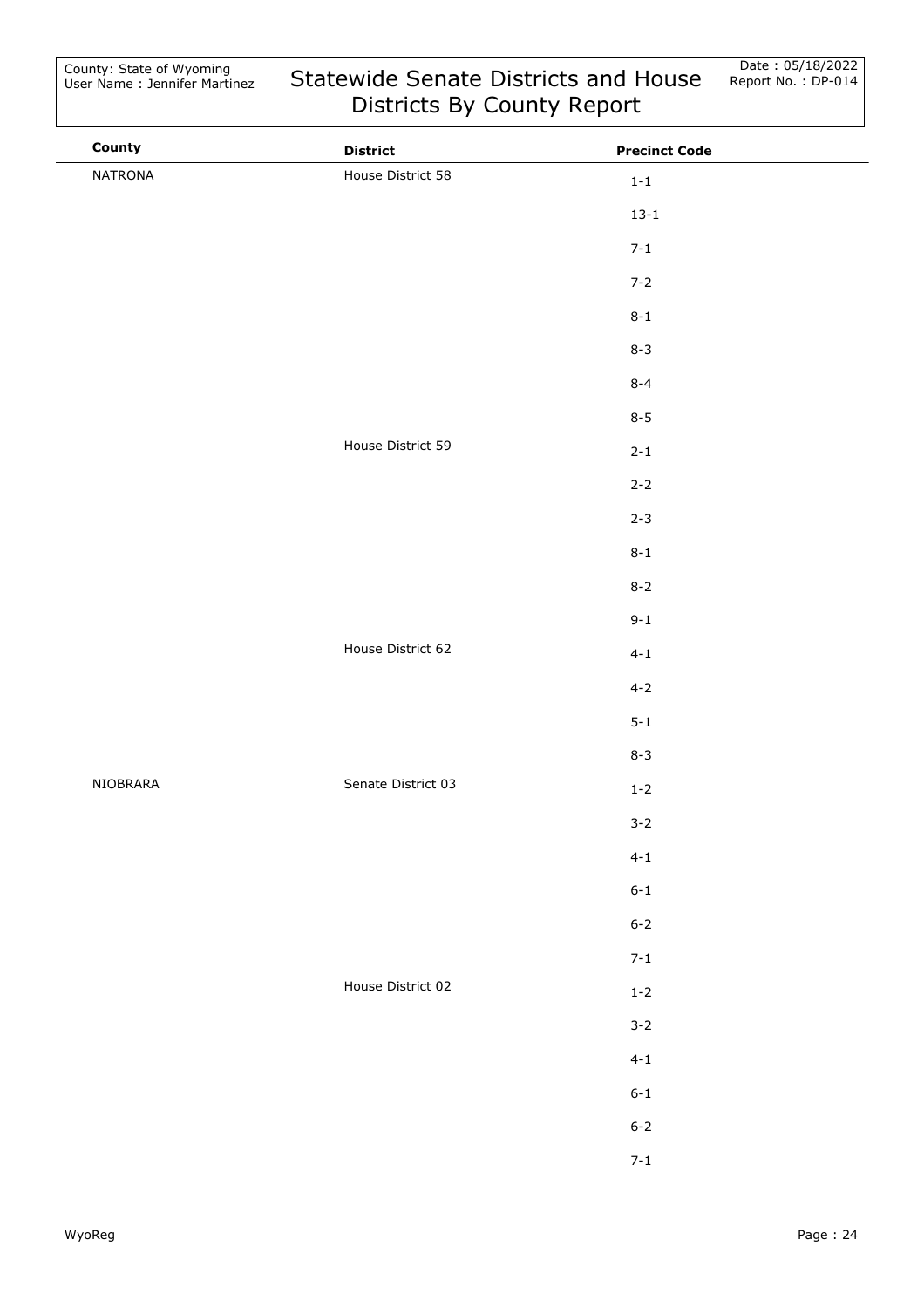| County | <b>District</b>    | <b>Precinct Code</b> |  |
|--------|--------------------|----------------------|--|
| PARK   | Senate District 18 | $01 - 1$             |  |
|        |                    | $02 - 1$             |  |
|        |                    | $02 - 2$             |  |
|        |                    | $03 - 1$             |  |
|        |                    | $03 - 2$             |  |
|        |                    | $04 - 1$             |  |
|        |                    | $04 - 2$             |  |
|        |                    | $07 - 2$             |  |
|        |                    | $10 - 1$             |  |
|        |                    | $11 - 2$             |  |
|        |                    | $16 - 1$             |  |
|        |                    | $21 - 1$             |  |
|        |                    | $23 - 1$             |  |
|        |                    | $24 - 1$             |  |
|        |                    | $24 - 2$             |  |
|        |                    | $24 - 3$             |  |
|        |                    | $25 - 1$             |  |
|        |                    | $25 - 2$             |  |
|        |                    | $25 - 3$             |  |
|        | Senate District 19 | $06 - 1$             |  |
|        |                    | $09-1$               |  |
|        |                    | $09 - 2$             |  |
|        |                    | $09 - 4$             |  |
|        |                    | $09 - 5$             |  |
|        |                    | $09 - 7$             |  |
|        |                    | $10 - 1$             |  |
|        |                    | $10 - 2$             |  |
|        | Senate District 20 | $03 - 2$             |  |
|        |                    | $08 - 1$             |  |
|        |                    | $08 - 2$             |  |
|        |                    | $08 - 3$             |  |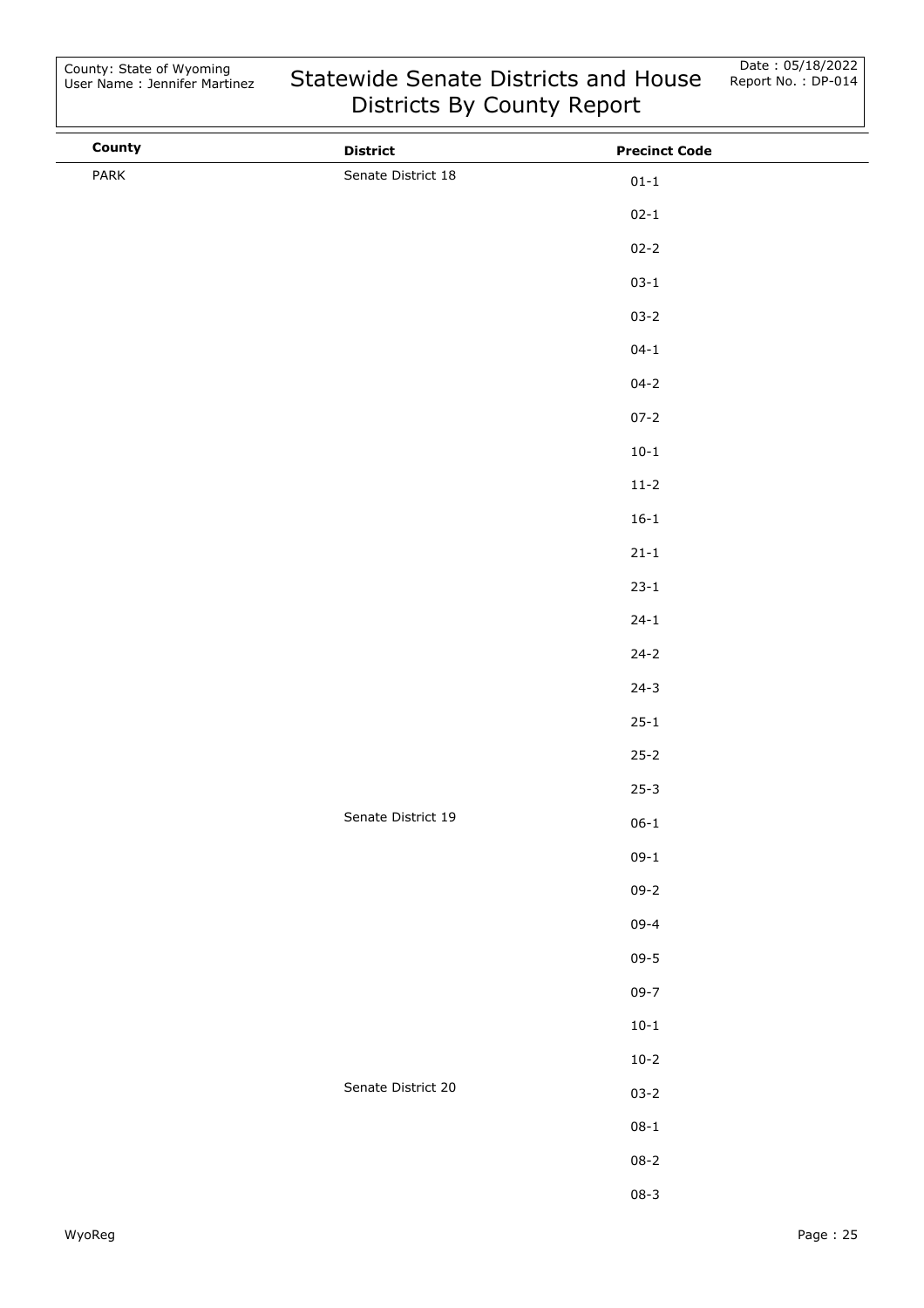| County | <b>District</b>   | <b>Precinct Code</b> |  |
|--------|-------------------|----------------------|--|
| PARK   | House District 24 | $04 - 1$             |  |
|        |                   | $04 - 2$             |  |
|        |                   | $07 - 2$             |  |
|        |                   | $16 - 1$             |  |
|        |                   | $24 - 1$             |  |
|        |                   | $24 - 2$             |  |
|        |                   | $24 - 3$             |  |
|        |                   | $25 - 1$             |  |
|        |                   | $25 - 2$             |  |
|        |                   | $25 - 3$             |  |
|        | House District 25 | $06 - 1$             |  |
|        |                   | $09-1$               |  |
|        |                   | $09 - 2$             |  |
|        |                   | $09 - 4$             |  |
|        |                   | $09 - 5$             |  |
|        |                   | $09 - 7$             |  |
|        |                   | $10 - 1$             |  |
|        |                   | $10-2$               |  |
|        | House District 26 | $06 - 1$             |  |
|        | House District 28 | $03 - 2$             |  |
|        |                   | $08 - 1$             |  |
|        |                   | $08 - 2$             |  |
|        |                   | $08 - 3$             |  |
|        | House District 50 |                      |  |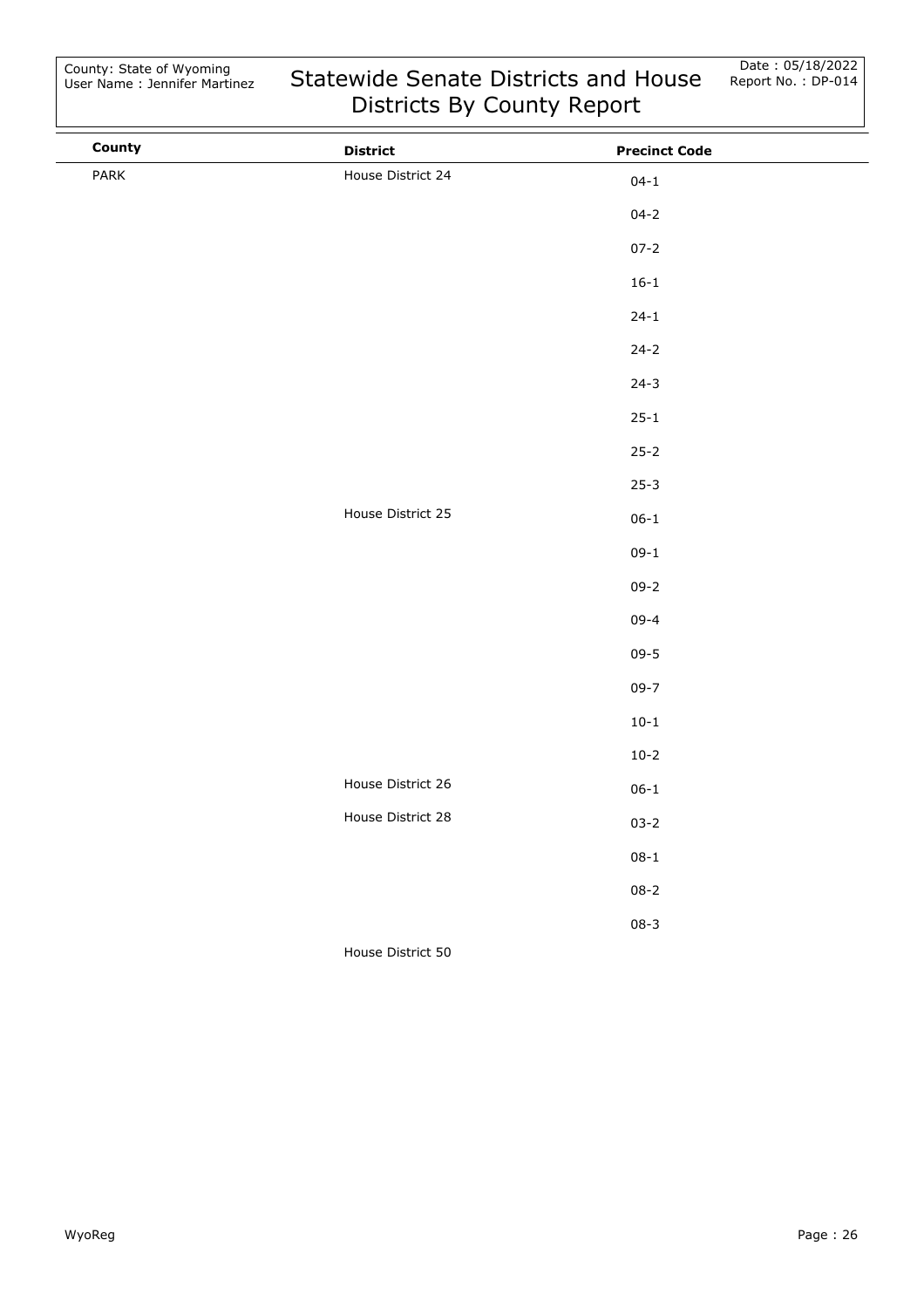| County | <b>District</b>    | <b>Precinct Code</b> |  |
|--------|--------------------|----------------------|--|
| PARK   | House District 50  | $01 - 1$             |  |
|        |                    | $02 - 1$             |  |
|        |                    | $02 - 2$             |  |
|        |                    | $03 - 1$             |  |
|        |                    | $03 - 2$             |  |
|        |                    | $04 - 2$             |  |
|        |                    | $10 - 1$             |  |
|        |                    | $11 - 2$             |  |
|        |                    | $21 - 1$             |  |
|        |                    | $23 - 1$             |  |
|        |                    | $24 - 1$             |  |
| PLATTE | Senate District 06 | $1 - 1$              |  |
|        |                    | $1 - 2$              |  |
|        |                    | $1 - 3$              |  |
|        |                    | $1 - 6$              |  |
|        |                    | $2 - 1$              |  |
|        |                    | $2 - 2$              |  |
|        |                    | $3 - 1$              |  |
|        |                    | $4 - 1$              |  |
|        | House District 04  | $1 - 1$              |  |
|        |                    | $1-2$                |  |
|        |                    | $1 - 3$              |  |
|        |                    | $1-6$                |  |
|        |                    | $2 - 1$              |  |
|        |                    | $2 - 2$              |  |
|        |                    | $3 - 1$              |  |
|        |                    | $4 - 1$              |  |
|        |                    |                      |  |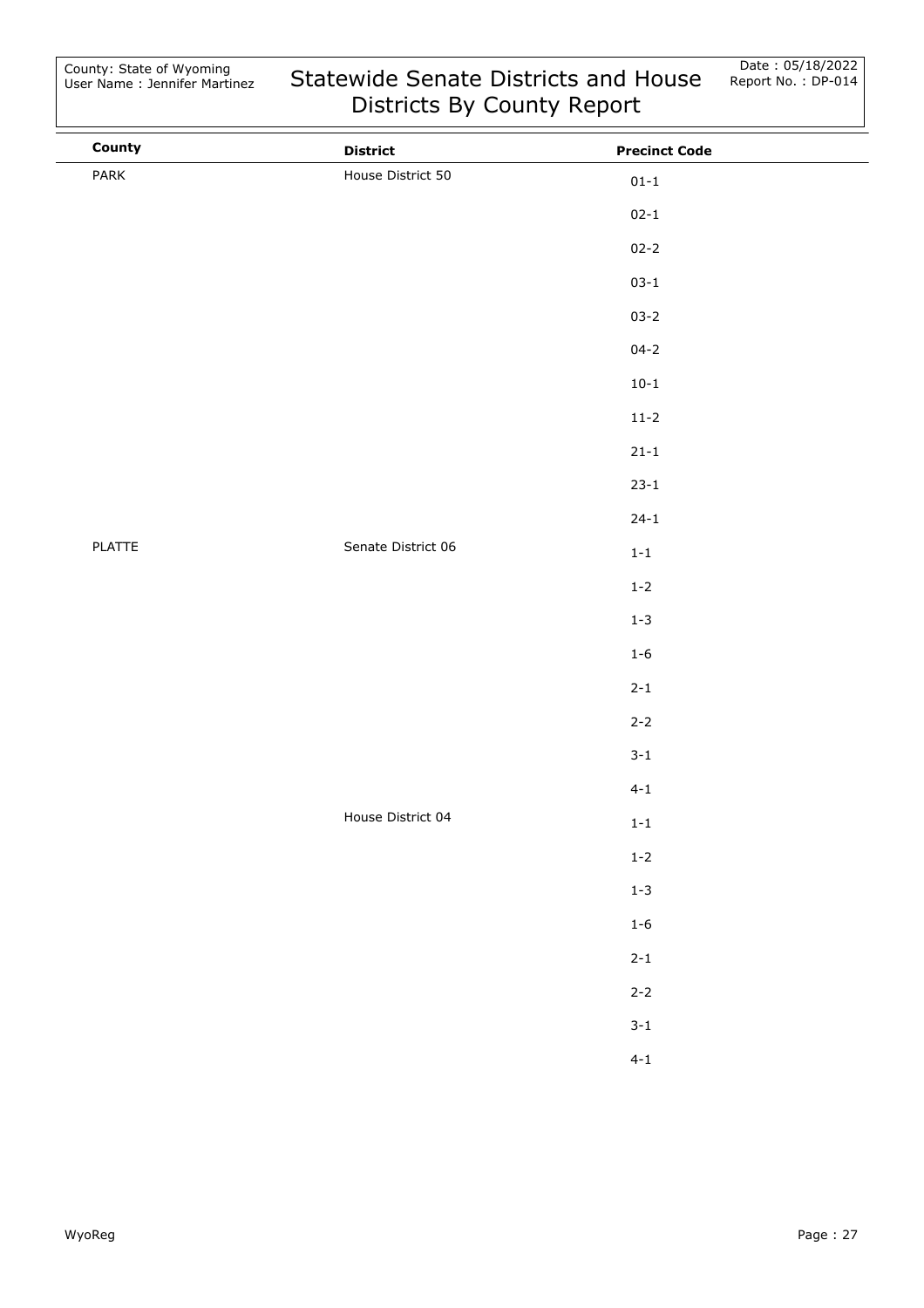| County   | <b>District</b>    | <b>Precinct Code</b> |
|----------|--------------------|----------------------|
| SHERIDAN | Senate District 21 | $01 - 1$             |
|          |                    | $02 - 1$             |
|          |                    | $02 - 2$             |
|          |                    | $02 - 3$             |
|          |                    | $02 - 4$             |
|          |                    | $02 - 5$             |
|          |                    | $03 - 2$             |
|          |                    | $03 - 3$             |
|          |                    | $04 - 4$             |
|          |                    | $05 - 1$             |
|          |                    | $07 - 1$             |
|          |                    | $08 - 1$             |
|          |                    | $12 - 1$             |
|          |                    | $13 - 1$             |
|          |                    | $17 - 1$             |
|          |                    | $17 - 2$             |
|          |                    | $18 - 1$             |
|          |                    | $20 - 1$             |
|          |                    | $20 - 2$             |
|          | Senate District 22 | $03 - 4$             |
|          |                    | $03 - 5$             |
|          |                    | $04 - 2$             |
|          |                    | $04 - 3$             |
|          |                    | $06 - 1$             |
|          |                    | $09-1$               |
|          |                    | $10 - 1$             |
|          |                    | $11 - 1$             |
|          |                    | $16 - 1$             |
|          |                    | $19-1$               |
|          | House District 29  |                      |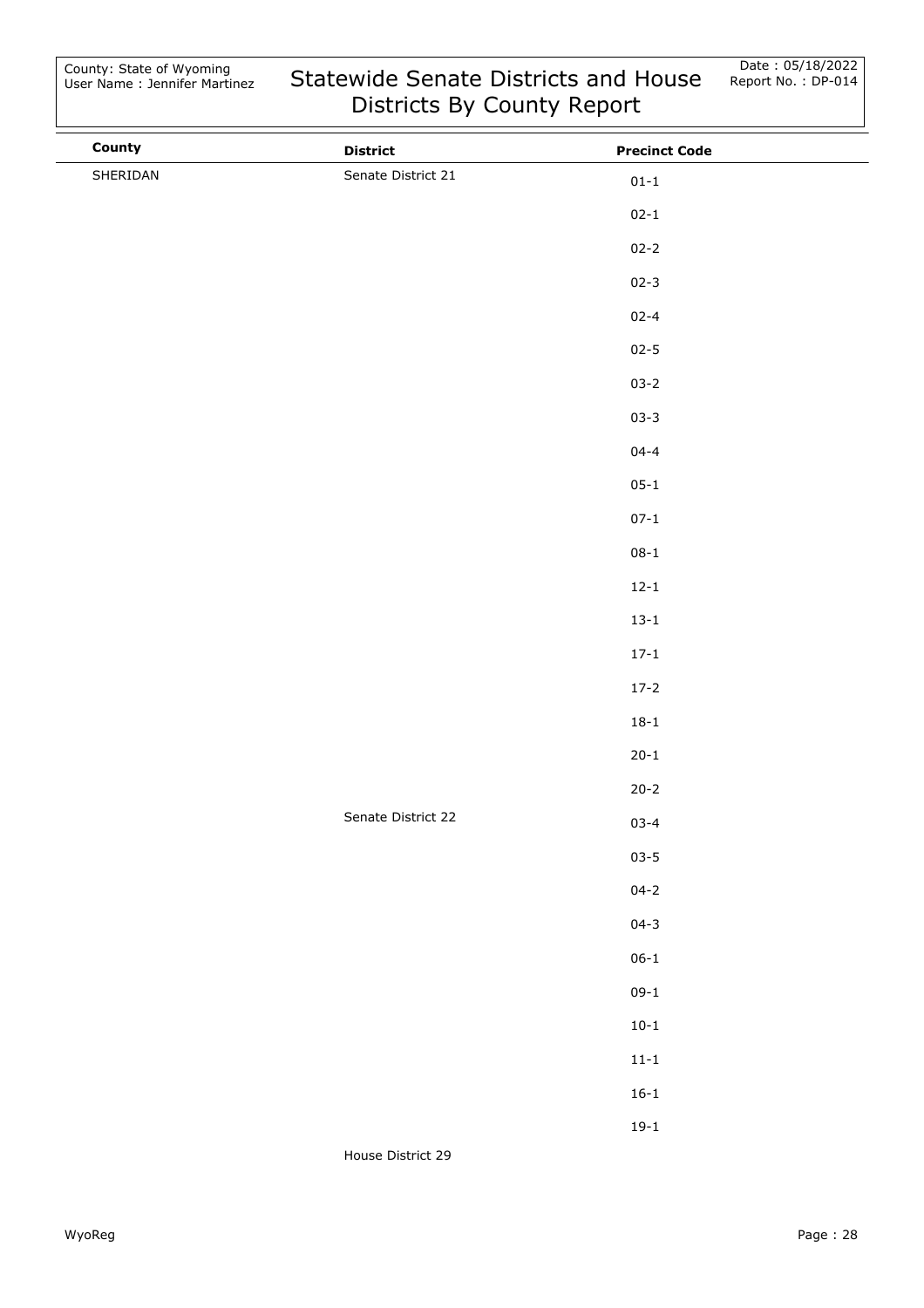| County   | <b>District</b>   | <b>Precinct Code</b> |
|----------|-------------------|----------------------|
| SHERIDAN | House District 29 | $01 - 1$             |
|          |                   | $02 - 1$             |
|          |                   | $02 - 2$             |
|          |                   | $02 - 3$             |
|          |                   | $02 - 4$             |
|          |                   | $03 - 2$             |
|          |                   | $03 - 4$             |
|          |                   | $04 - 4$             |
|          |                   | $05 - 1$             |
|          | House District 30 | $03 - 5$             |
|          |                   | $04 - 2$             |
|          |                   | $04 - 3$             |
|          |                   | $05 - 1$             |
|          |                   | $06 - 1$             |
|          |                   | $11 - 1$             |
|          |                   | $13 - 1$             |
|          |                   | $16 - 1$             |
|          |                   | $19-1$               |
|          | House District 40 | $08 - 1$             |
|          |                   | $09-1$               |
|          |                   | $10 - 1$             |
|          | House District 51 | $02 - 5$             |
|          |                   | $03 - 3$             |
|          |                   | $07 - 1$             |
|          |                   | $12 - 1$             |
|          |                   | $13 - 1$             |
|          |                   | $17 - 1$             |
|          |                   | $17 - 2$             |
|          |                   | $18 - 1$             |
|          |                   | $20 - 1$             |
|          |                   | $20 - 2$             |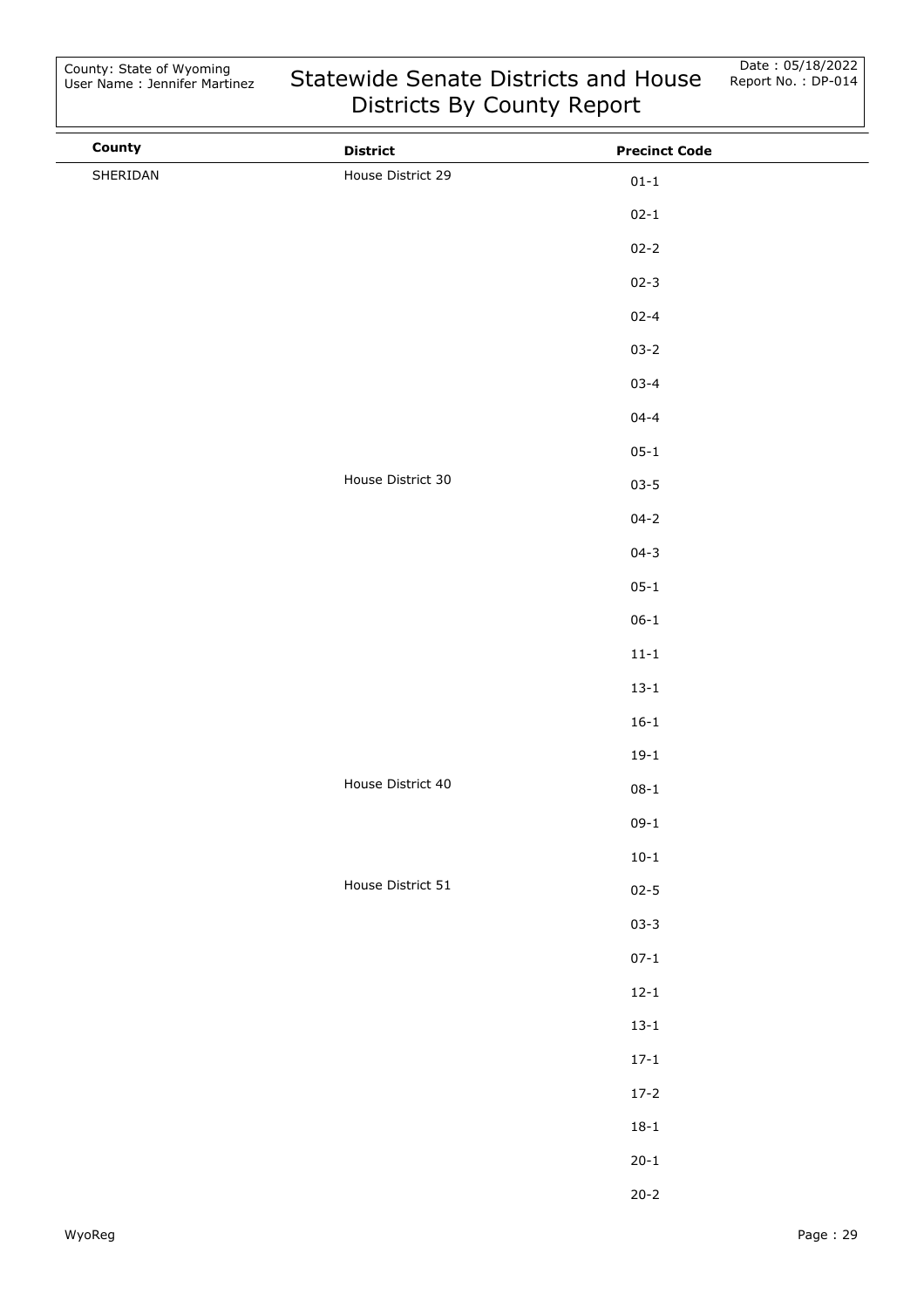| County     | <b>District</b>    | <b>Precinct Code</b> |  |
|------------|--------------------|----------------------|--|
| SUBLETTE   | Senate District 14 | $1 - 1$              |  |
|            |                    | $1 - 3$              |  |
|            |                    | $1 - 4$              |  |
|            |                    | $2 - 1$              |  |
|            |                    | $2 - 2$              |  |
|            |                    | $4 - 1$              |  |
|            |                    | $4 - 2$              |  |
|            |                    | $5 - 1$              |  |
|            | House District 20  | $1 - 1$              |  |
|            |                    | $1 - 3$              |  |
|            |                    | $1 - 4$              |  |
|            |                    | $2 - 1$              |  |
|            |                    | $2 - 2$              |  |
|            |                    | $4 - 1$              |  |
|            |                    | $4 - 2$              |  |
|            |                    | $5 - 1$              |  |
| SWEETWATER | Senate District 11 | $03 - 7$             |  |
|            |                    | $04 - 6$             |  |
|            |                    | $04 - 7$             |  |
|            |                    | $12 - 2$             |  |
|            |                    | $19-1$               |  |
|            |                    | $20 - 2$             |  |
|            |                    | $21 - 1$             |  |
|            |                    | $23 - 2$             |  |
|            |                    | $25 - 2$             |  |
|            |                    |                      |  |

Senate District 12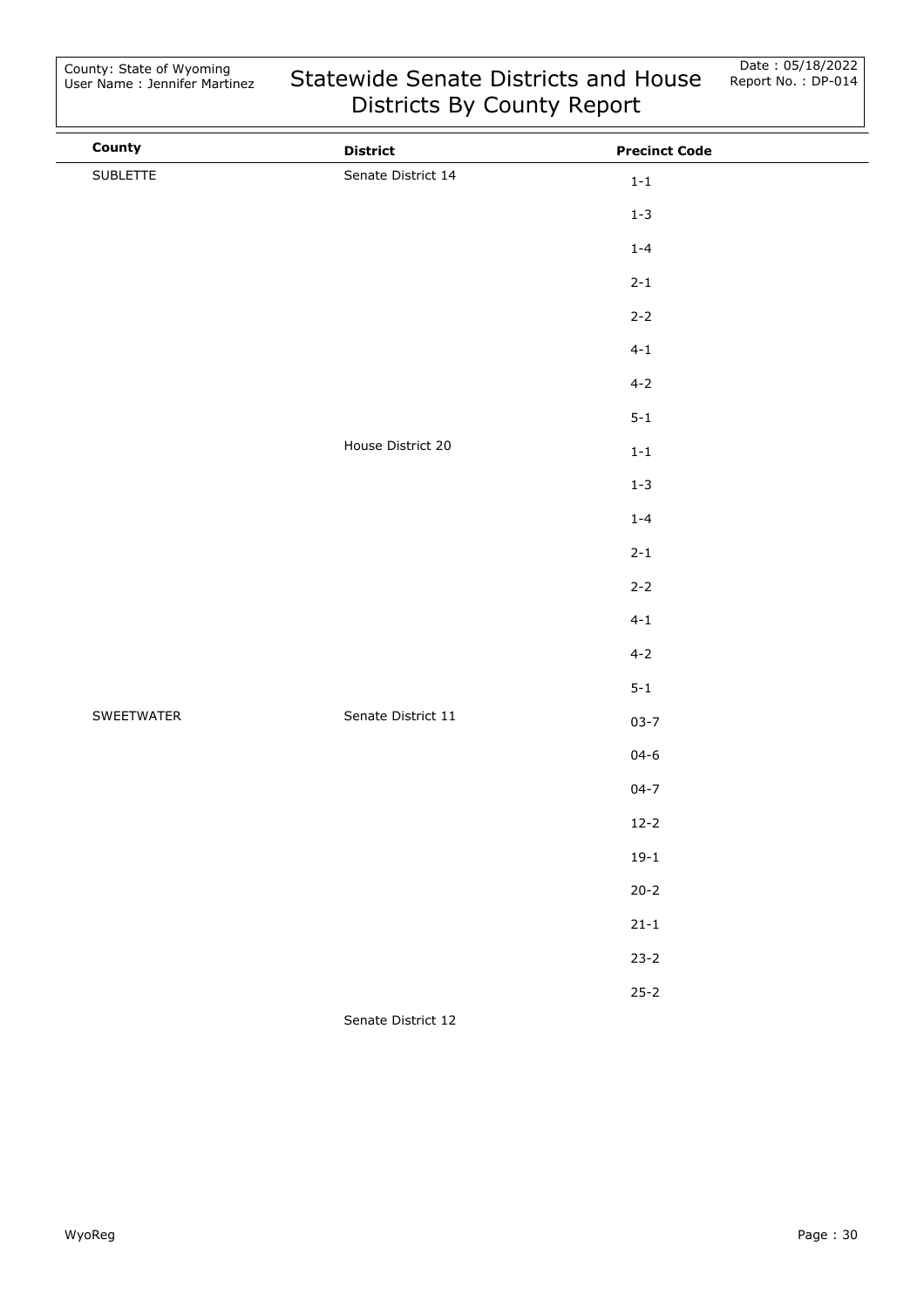| County     | <b>District</b>    | <b>Precinct Code</b> |  |
|------------|--------------------|----------------------|--|
| SWEETWATER | Senate District 12 | $03 - 4$             |  |
|            |                    | $03 - 6$             |  |
|            |                    | $03 - 7$             |  |
|            |                    | $04 - 1$             |  |
|            |                    | $04 - 4$             |  |
|            |                    | $05 - 6$             |  |
|            |                    | $05 - 7$             |  |
|            |                    | $06 - 1$             |  |
|            |                    | $06 - 3$             |  |
|            |                    | $06 - 5$             |  |
|            |                    | $07 - 3$             |  |
|            | Senate District 13 | $04 - 5$             |  |
|            |                    | $05 - 10$            |  |
|            |                    | $05 - 8$             |  |
|            |                    | $05 - 9$             |  |
|            |                    | $06 - 6$             |  |
|            |                    | $10 - 10$            |  |
|            |                    | $10 - 11$            |  |
|            |                    | $10 - 13$            |  |
|            |                    | $10-9$               |  |
|            | Senate District 14 | $01 - 2$             |  |
|            |                    | $07 - 4$             |  |
|            |                    | $09 - 3$             |  |
|            |                    | $10 - 12$            |  |
|            |                    | $10 - 8$             |  |
|            |                    | $13 - 2$             |  |
|            |                    | $24 - 1$             |  |
|            | House District 15  | $25 - 2$             |  |
|            | House District 17  |                      |  |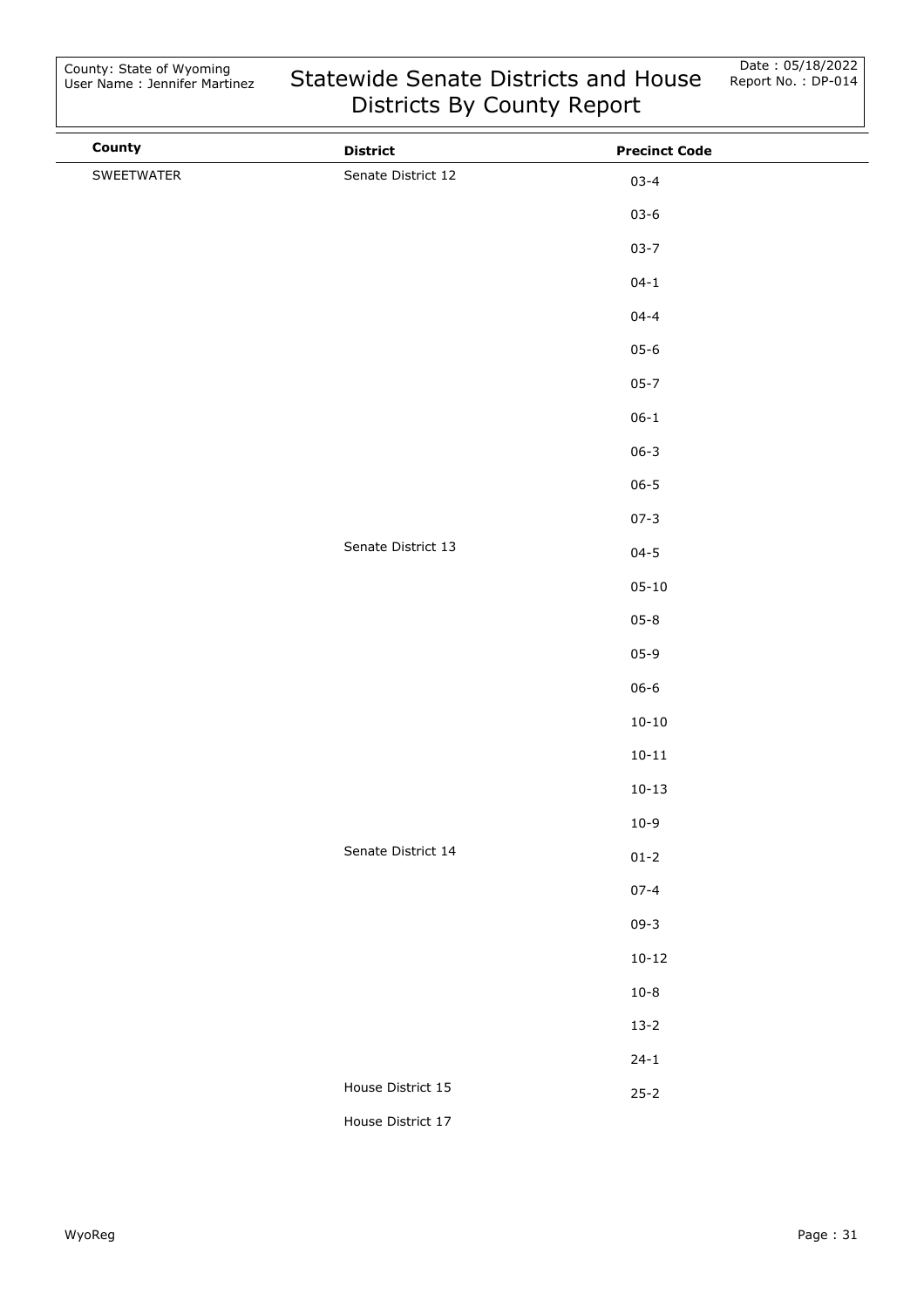| County     | <b>District</b>   | <b>Precinct Code</b> |  |
|------------|-------------------|----------------------|--|
| SWEETWATER | House District 17 | $03 - 4$             |  |
|            |                   | $03 - 7$             |  |
|            |                   | $04 - 1$             |  |
|            |                   | $04 - 4$             |  |
|            |                   | $05 - 6$             |  |
|            | House District 18 | $01 - 2$             |  |
|            |                   | $07 - 4$             |  |
|            |                   | $09 - 3$             |  |
|            |                   | $10 - 12$            |  |
|            |                   | $10 - 8$             |  |
|            |                   | $13 - 2$             |  |
|            |                   | $24 - 1$             |  |
|            | House District 39 | $04 - 5$             |  |
|            |                   | $05 - 10$            |  |
|            |                   | $05 - 8$             |  |
|            |                   | $05 - 9$             |  |
|            |                   | $06 - 6$             |  |
|            |                   | $10 - 13$            |  |
|            | House District 47 | $03 - 7$             |  |
|            |                   | $04 - 6$             |  |
|            |                   | $04 - 7$             |  |
|            |                   | $12 - 2$             |  |
|            |                   | $19-1$               |  |
|            |                   | $20 - 2$             |  |
|            |                   | $21 - 1$             |  |
|            |                   | $23 - 2$             |  |
|            | House District 48 |                      |  |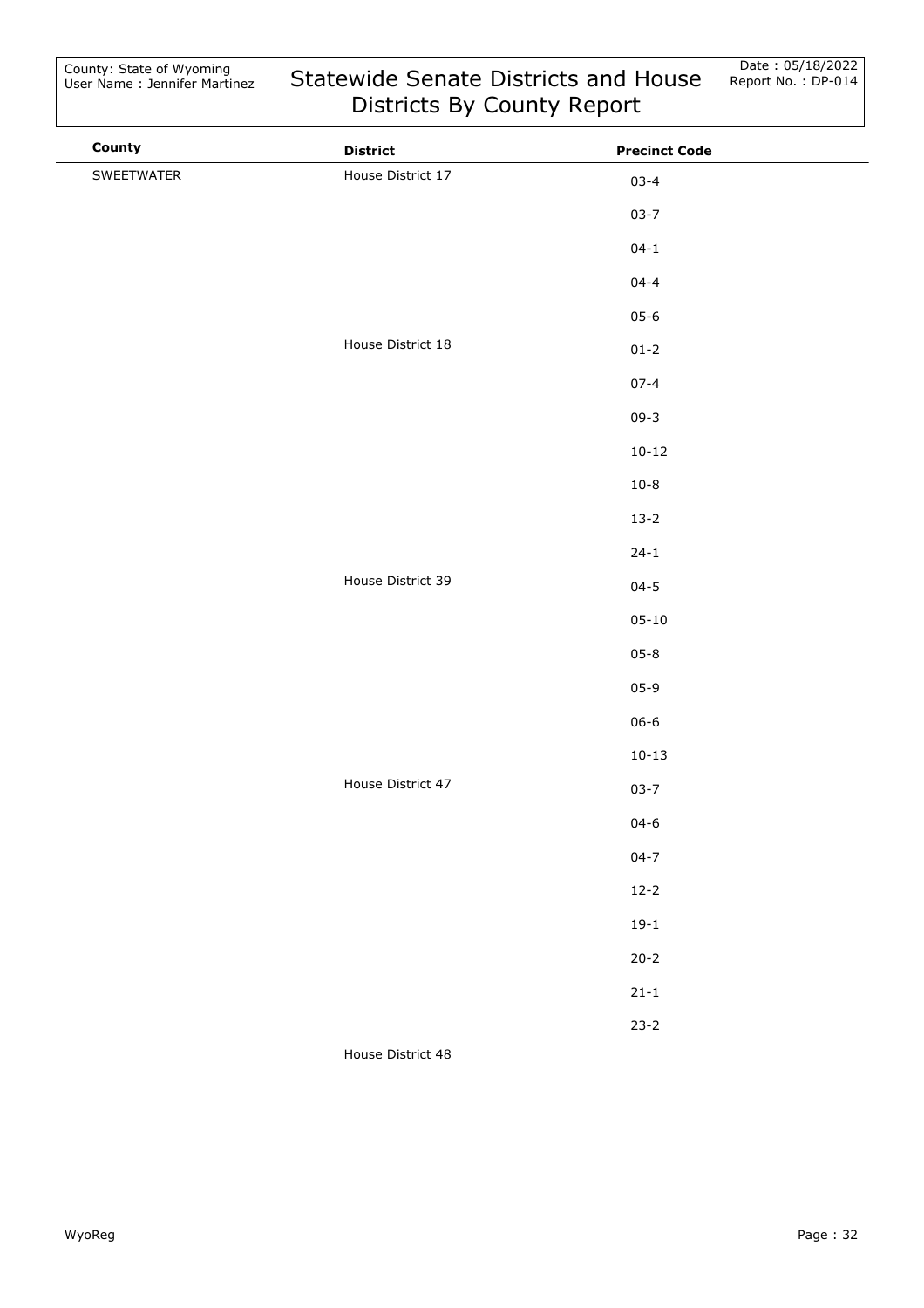County: State of Wyoming User Name : Jennifer Martinez

| County       | <b>District</b>    | <b>Precinct Code</b> |  |
|--------------|--------------------|----------------------|--|
| SWEETWATER   | House District 48  | $03 - 6$             |  |
|              |                    | $05 - 7$             |  |
|              |                    | $06 - 1$             |  |
|              |                    | $06 - 3$             |  |
|              |                    | $06 - 5$             |  |
|              |                    | $07 - 3$             |  |
|              | House District 60  | $10 - 10$            |  |
|              |                    | $10 - 11$            |  |
|              |                    | $10-9$               |  |
| <b>TETON</b> | Senate District 16 | $1 - 01$             |  |
|              |                    | $1 - 12$             |  |
|              |                    | $4 - 01$             |  |
|              |                    | $4 - 03$             |  |
|              | Senate District 17 | $1 - 02$             |  |
|              |                    | $1 - 03$             |  |
|              |                    | $1 - 04$             |  |
|              |                    | $1 - 05$             |  |
|              |                    | $1 - 06$             |  |
|              |                    | $1 - 07$             |  |
|              |                    | $1 - 10$             |  |
|              |                    | $1 - 11$             |  |
|              |                    | $2 - 01$             |  |
|              |                    | $3 - 01$             |  |
|              |                    | $4 - 02$             |  |
|              |                    | $4 - 04$             |  |
|              |                    | $5 - 01$             |  |
|              | House District 16  | $1 - 02$             |  |
|              |                    | $1 - 05$             |  |
|              |                    | $1 - 06$             |  |
|              | House District 22  |                      |  |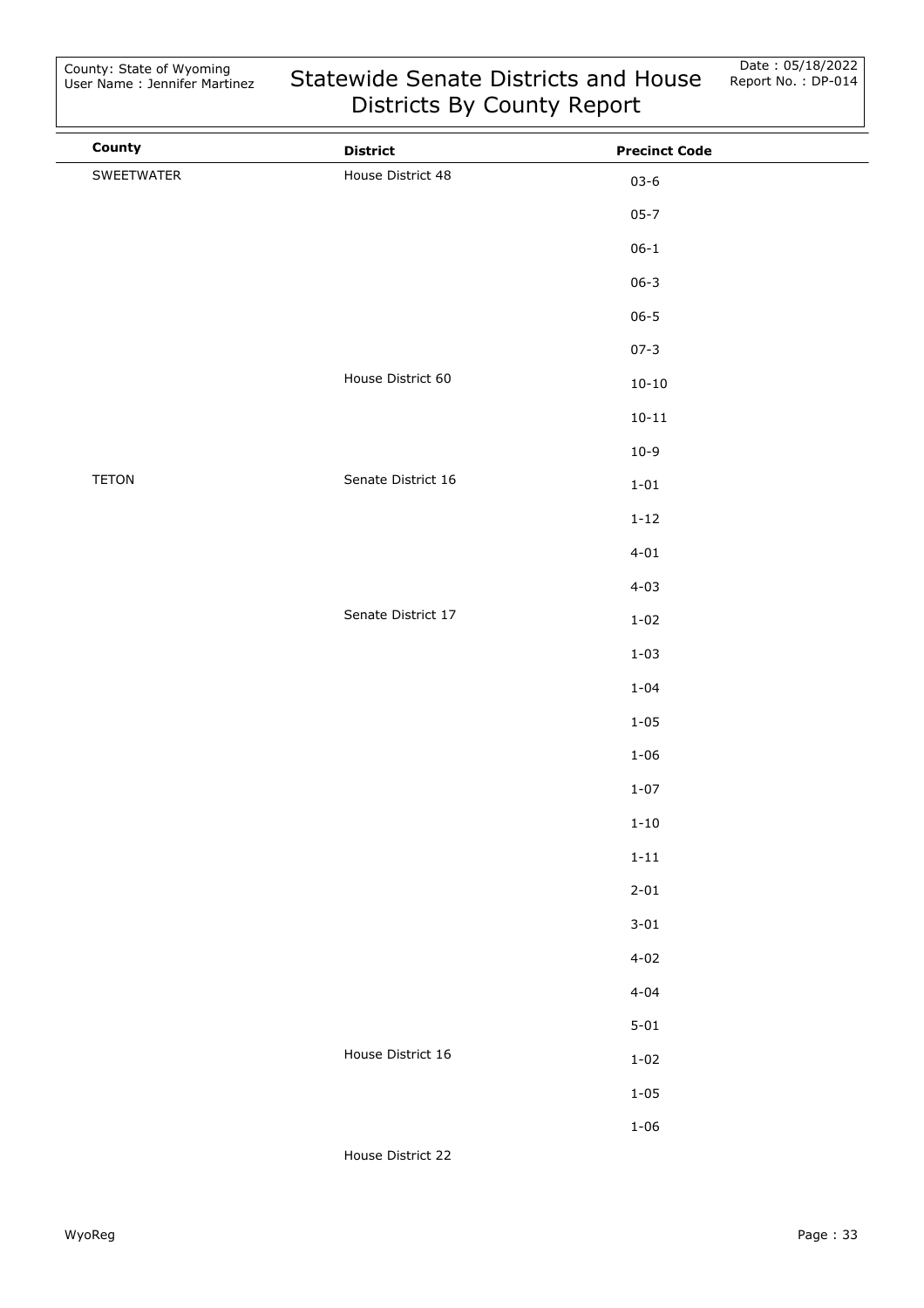| House District 22  |              |  |
|--------------------|--------------|--|
|                    | $1 - 01$     |  |
|                    | $1 - 12$     |  |
|                    | $4 - 01$     |  |
|                    | $4 - 03$     |  |
| House District 23  | $1 - 03$     |  |
|                    | $1 - 04$     |  |
|                    | $1 - 05$     |  |
|                    | $1 - 07$     |  |
|                    | $1 - 10$     |  |
|                    | $1 - 11$     |  |
|                    | $2 - 01$     |  |
|                    | $3 - 01$     |  |
|                    | $4 - 02$     |  |
|                    | $4 - 04$     |  |
|                    | $5 - 01$     |  |
| Senate District 14 | $1 - 3$      |  |
|                    | $2 - 1$      |  |
|                    | $2 - 2$      |  |
| Senate District 15 | $1\mbox{-}1$ |  |
|                    | $1 - 2$      |  |
|                    | $1 - 3$      |  |
|                    | $1 - 4$      |  |
|                    | $2 - 1$      |  |
|                    | $3 - 1$      |  |
|                    | $3 - 2$      |  |
|                    | $4 - 1$      |  |
|                    | $4 - 2$      |  |
| House District 18  | $1 - 3$      |  |
|                    | $2 - 1$      |  |
|                    | $2 - 2$      |  |
|                    |              |  |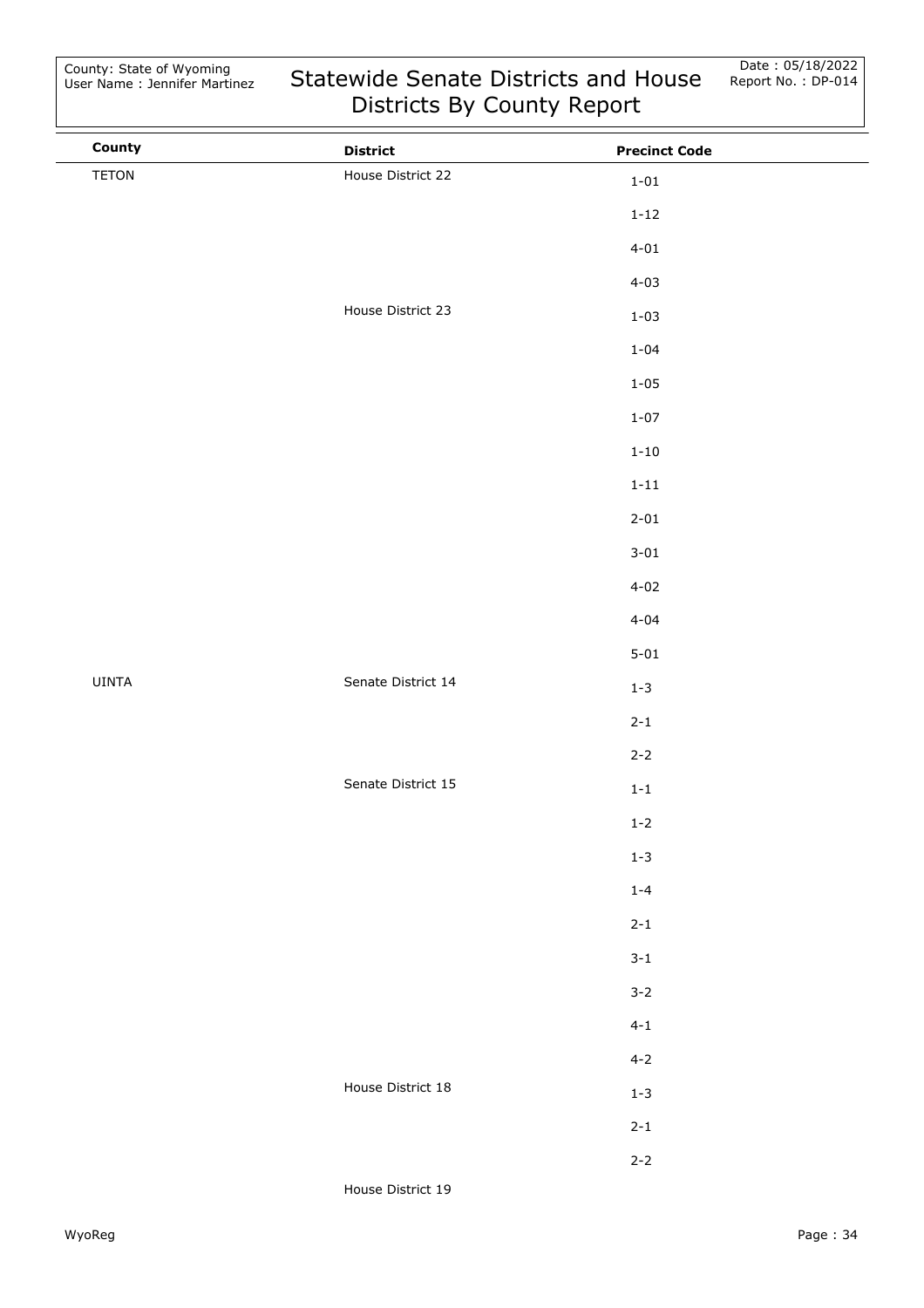| County   | <b>District</b>    | <b>Precinct Code</b> |  |
|----------|--------------------|----------------------|--|
| UINTA    | House District 19  | $1 - 2$              |  |
|          |                    | $1 - 3$              |  |
|          |                    | $1 - 4$              |  |
|          |                    | $2 - 1$              |  |
|          |                    | $3 - 1$              |  |
|          |                    | $3 - 2$              |  |
|          |                    | $4 - 1$              |  |
|          |                    | $4 - 2$              |  |
|          | House District 49  | $1\,\hbox{-}\,1$     |  |
|          |                    | $1 - 2$              |  |
|          |                    | $1 - 3$              |  |
|          |                    | $2 - 1$              |  |
| WASHAKIE | Senate District 20 | $3 - 1$              |  |
|          |                    | $5 - 1$              |  |
|          |                    | $5 - 2$              |  |
|          |                    | $5 - 3$              |  |
|          |                    | $5-5$                |  |
|          | House District 27  | $3 - 1$              |  |
|          |                    | $5 - 1$              |  |
|          |                    | $5 - 2$              |  |
|          |                    | $5 - 3$              |  |
|          |                    | $5-5$                |  |
| WESTON   | Senate District 01 | $1 - 2$              |  |
|          |                    | $2 - 1$              |  |
|          |                    | $3 - 1$              |  |
|          |                    | $4 - 1$              |  |
|          | Senate District 03 | $1-1\,$              |  |
|          |                    | $5 - 1$              |  |
|          |                    | $5 - 2$              |  |
|          |                    | $5 - 3$              |  |
|          |                    |                      |  |